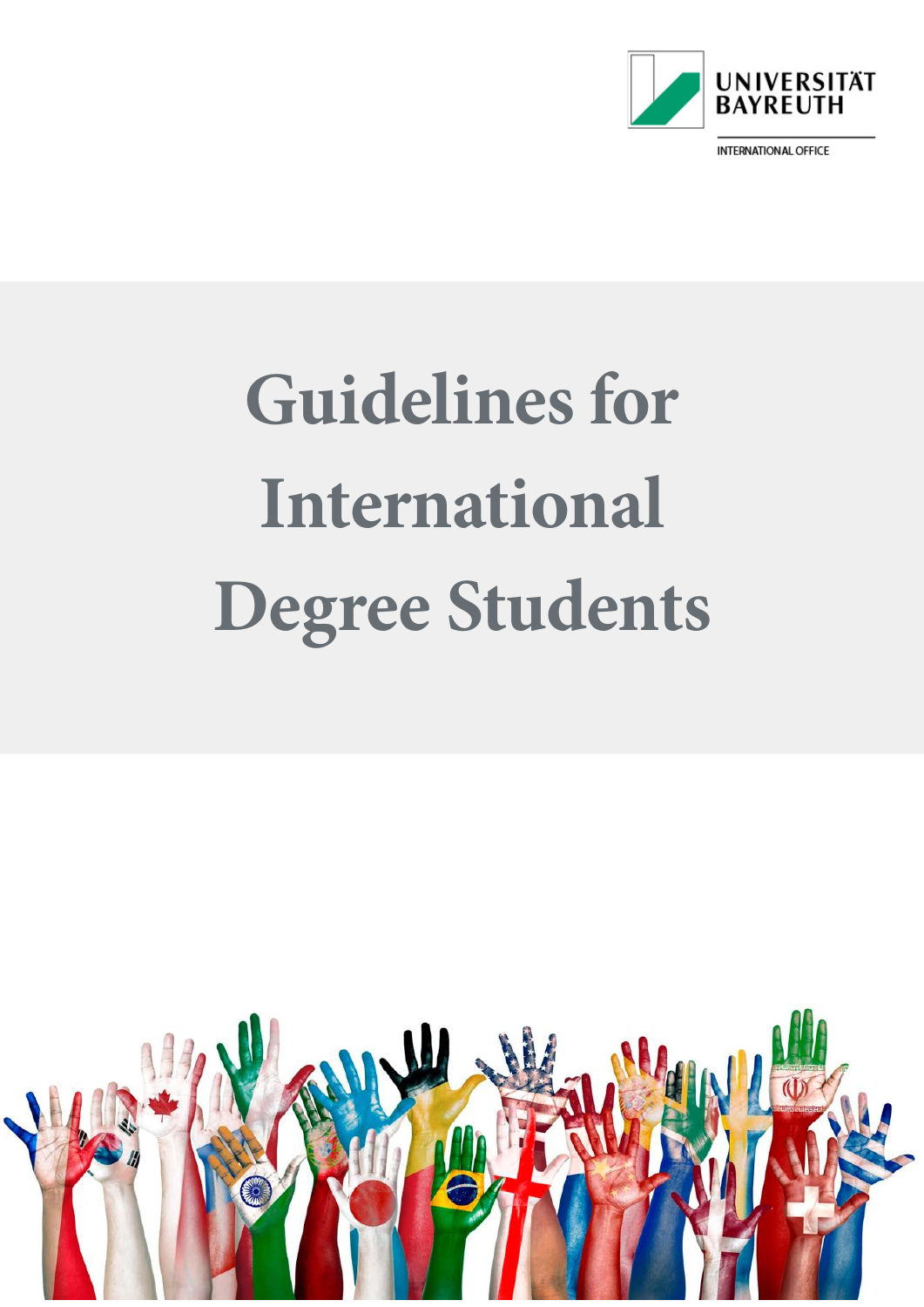## **University of Bayreuth**

A warm welcome to the University of Bayreuth! In order to ensure a successful start in a new city, and probably a new country, as well as the start of your studies, these guidelines provide some initial information on studying and living in Bayreuth and Kulmbach.

## **Overview**

The University of Bayreuth hosts around 13,500 students and 240 professors in [seven faculties.](https://www.uni-bayreuth.de/en/university/faculties/index.html) The University offers a range of interdisciplinary study programmes, student associations, services, and events.

There is a reason the campus in Bayreuth is considered one of the most charming in Germany. Whether it's the artificial beach set up in the middle of campus during the summer months or the regular movie screenings on campus, there is always something to do!

To help you find your way around campus, a [map](https://www.uni-bayreuth.de/de/universitaet/kontakt_campusplan/campusplan/campusplan-grafiken/Campusplan_4c-en.pdf) of the campus in Bayreuth can be downloaded and is also printed on the back of your student ID. Signs on all buildings as well as important places help you find your way once you reach the University of Bayreuth.

## **International Office**

The International Office is typically the first point of contact for all international students, to get more information and support.

#### **Contact for questions regarding the application and admission: [Incoming Team](mailto:incoming-degree@uni-bayreuth.de)**

#### **Contact for general questions during the stay at the University of Bayreuth[: Welcome Services](mailto:international-students@uni-bayreuth.de?subject=General%20Questions%20-%20Exchange%20Students)**

Starting at the enrolment and orientation week, up to many events and workshops during the semester and of course the alumni network – the International Office accompanies international students before, during and after their time at the University. Of course, students can always get in touch with the Welcome Services. They help with all questions and problems and always have an open ear for international students and researchers, in order to ensure a pleasant stay in Bayreuth, Kulmbach and on campus.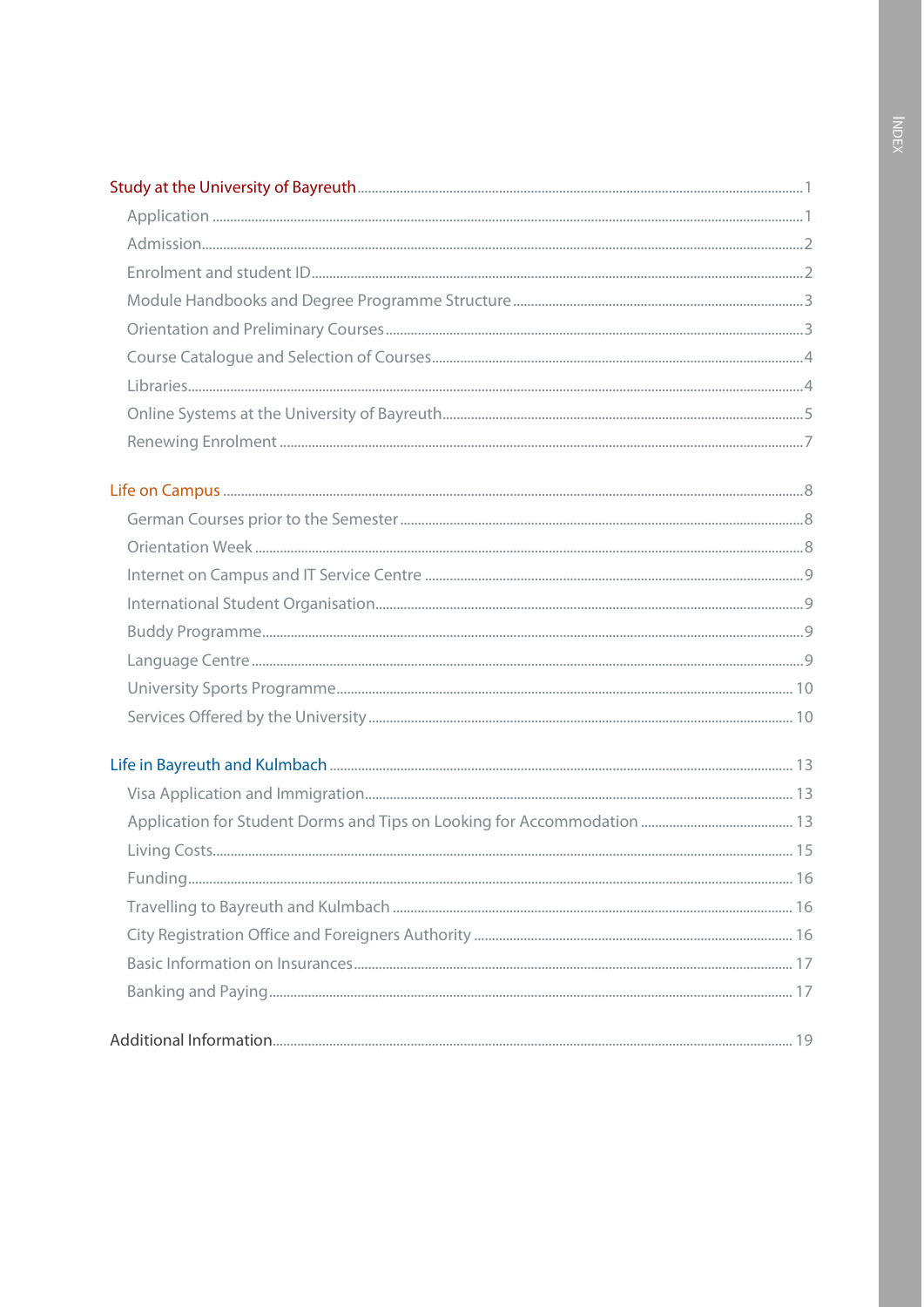## <span id="page-3-0"></span>**Study at the University of Bayreuth**

#### <span id="page-3-1"></span>**Application**

The **programme finder** provides an overview of all degree programmes offered at the University of Bayreuth. The relevant programme pages not only provide a rough overview of the contents of your desired programme, but also offer detailed information on admission requirements and application procedures.

International applicants with EU citizenship can enrol directly for degree programmes with no aptitude assessment process, study orientation procedure, or admission restrictions. Information on whether such procedures or restrictions apply to the desired degree programme is provided in the [programme finder.](https://www.international-office.uni-bayreuth.de/en/come-to-bayreuth/degree-students/index.php)

International applicants from non-EU countries must also apply in due form and time for programmes without admissions restrictions. In the case of bachelor's programmes with no special admission requirements, admission will be granted to those who have a suitable direct higher education [entrance qualification](https://www.international-office.uni-bayreuth.de/en/come-to-bayreuth/degree-students/higher-education-entrance-qualification/index.html) and who meet the relevant language requirements.

The individual degree programmes may not only have different admission requirements, but also an individual application procedure. All information on this can be found on the above-mentioned programme pages linked to the programme finder.

The general application deadlines for international applicants are

- 15 January for Summer Semester
- 15 July for Winter Semester.

There are different deadlines for some master's programmes, details of which can be found on the relevant programme page.

All application documents must be submitted in full by the application deadline stated in each case, otherwise the application cannot be reviewed. We recommend starting the application process as soon as possible, as this will allow you to submit any missing documents without missing the deadline.

The review of the application documents can take several weeks. Unfortunately, no information can be given on the current status of the application, as this would slow down the process with many requests. All applications will be processed and checked as soon as possible!

Detailed information and answers to the most frequently asked questions relating to applications can be found on our **website** "Applying as a Degree Student".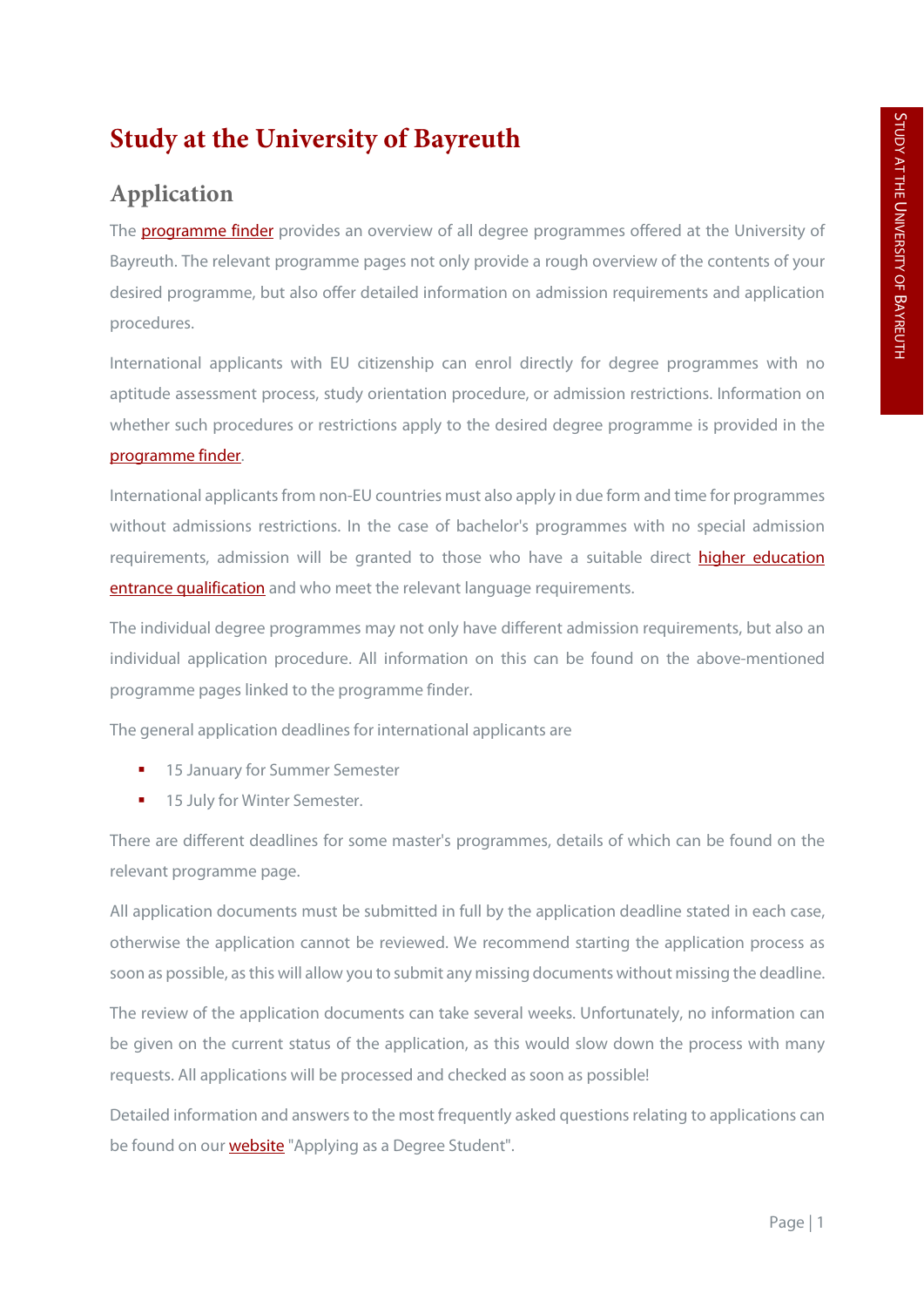## <span id="page-4-0"></span>**Admission**

Successful applicants will generally receive a letter of admission e-mail. For applications submitted via CampusOnline, the letter of admission is available for download. Students from non-EU countries can use this notification of admission to apply for a visa for study purposes at the German embassy in their home country.

Some degree programmes have their own admission procedures and send their own admission letters. Unfortunately, the International Office cannot provide any information on these procedures. Students should contact the department or the **Student Administration Office** directly if they have any questions.

If, for any reason, international students are unable to begin their studies at the University of Bayreuth in the semester selected at the time of application, they will have to apply for a new place. Unfortunately, admissions cannot be transferred to other semesters. In order to speed up the process of checking the application, the letter of admission already received can be uploaded to the new application.

## <span id="page-4-1"></span>**Enrolment and student ID**

Enrolment for international students is normally only possible through the Student Administration Office. All documents necessary for enrolment can be found in the application for enrolment or the letter of admission. You must always hand in the following documents:

- **•** your application for enrolment/letter of admission
- **Part of the interpretation of health insurance by a statutory German health insurance provider**
- **Part of of having paid the semester fee**
- **a** a passport photo

If certificates are required for registration, these must always be originals or certified copies in German or English.

After successful enrolment, each student will receive an e-mail from the Student Administration Office. This e-mail will contain the personal user ID (also known as the bt-ID) and the initial password for logging in to CampusOnline. After the first registration on CampusOnline, the password must be changed in order to use all other online systems. Registration must be completed within one week seven days!

The student ID card is ready a few days after registration and will be sent by post to the address given in the application for registration. If you have not received any e-mail with user data within one week, the Student Administration Office should be contacted.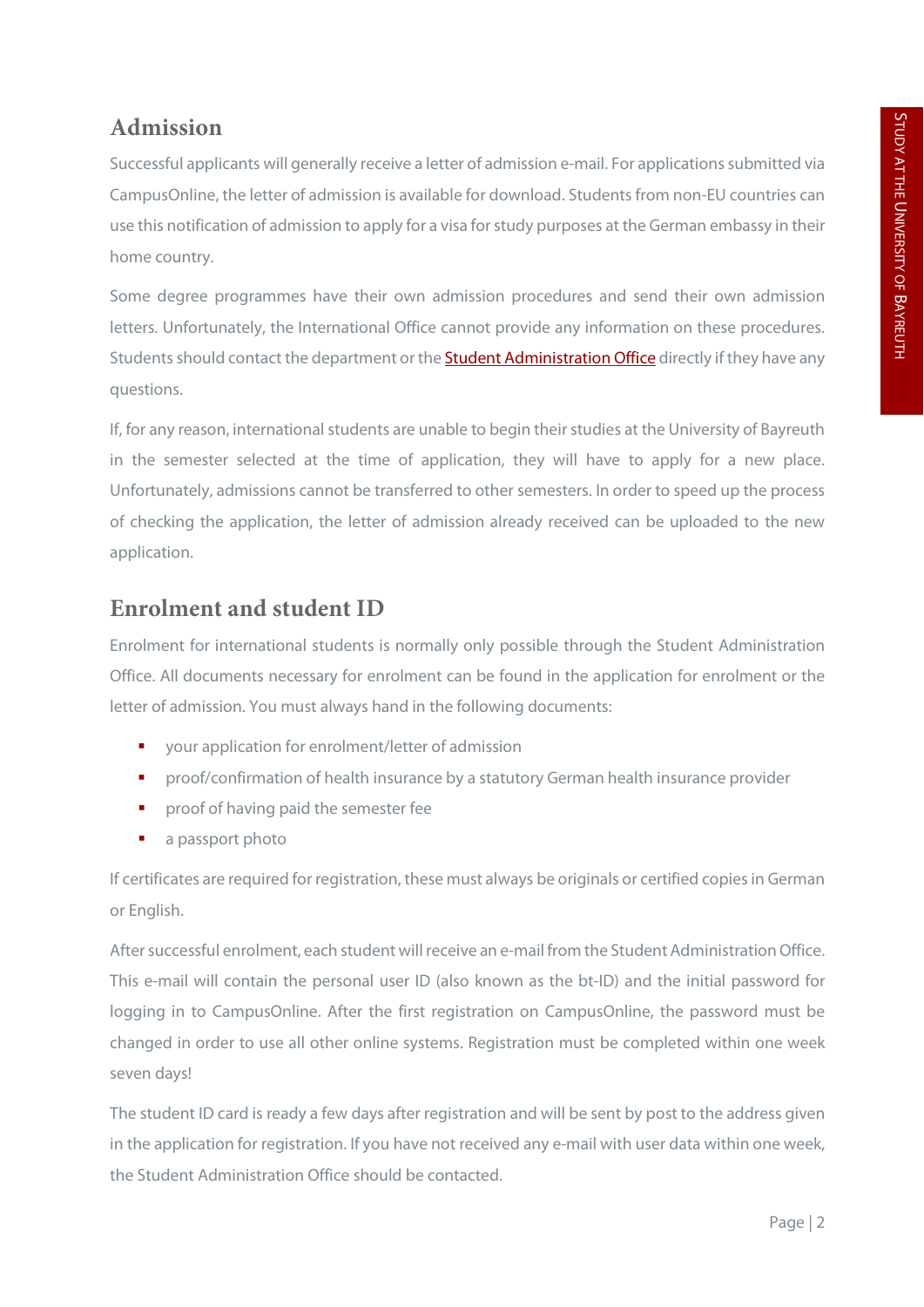The student ID card has to be validated (the machines can be found in the buildings of the Central Library and the University Administration on the campus in Bayreuth). With the card you can take advantage of affordable meals in the cafeteria, check out books from the university libraries, and make copies. You can also use the bus and train free of charge in and around of Bayreuth and of course up to Kulmbach.

## <span id="page-5-0"></span>**Module Handbooks and Degree Programme Structure**

It is helpful to learn about the structure of your degree programme at the start of your studies. In many degree programmes there are certain requirements (number of credits, attendance of special courses) that must be achieved by a certain term, as well as required internships that must be completed before the end of your studies. Since the individual degree programmes vary greatly with regard to structure, students should address their questions either directly to the programme coordinators (i.e. the professors who coordinate their course of studies) or to the **EduCare advisors** of their faculty. For the students of the Faculty of Life Sciences the **[study coordinators](https://www.f7.uni-bayreuth.de/en/team/index.html)** can also help with all question regarding studying and staying in Kulmbach.

Alongside the orientation and preliminary courses, the module handbook represents an important element in preparing for a degree programme. Here students will find a list and description of all modules relevant to their studies. As a rule, a suggested study plan is also included in order to facilitate the scheduling of modules and courses during the programme.

## <span id="page-5-1"></span>**Orientation and Preliminary Courses**

At the beginning of the term, each study programme organizes an orientation session for all new students. This provides an overview of the course of studies, gives important information and tips and thus also offers a platform to get to know fellow students and get to know other people. You should definitely attend this event!

An overview of the orientation sessions offered by the individual degree programmes can be found on the website of th[e Student Administration Office.](https://www.studierendenkanzlei.uni-bayreuth.de/en/students/first-year-students/index.html)

Some programmes of study offer orientation before the start of the term. These dates can be found either on the website of the degree programme or **here**.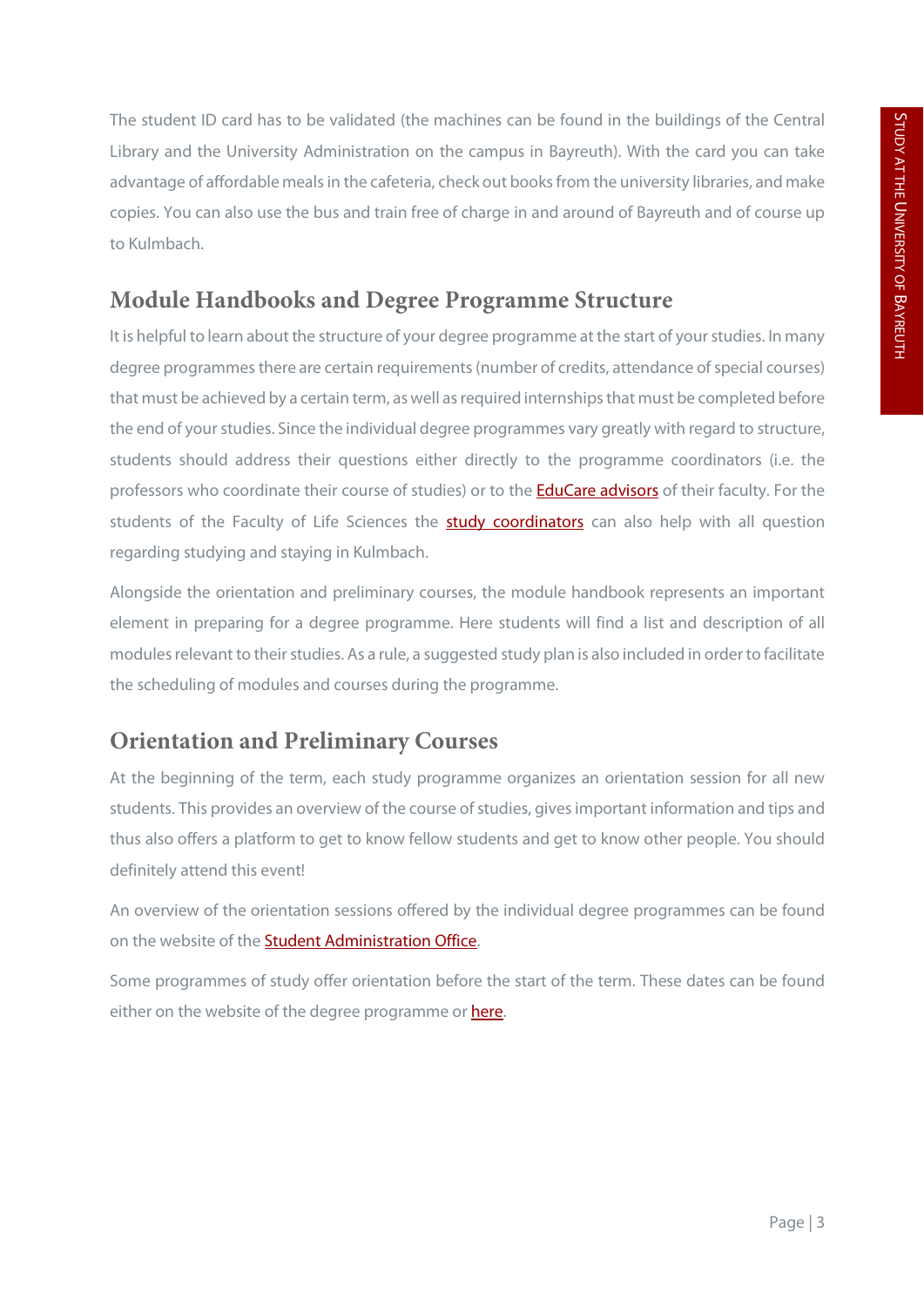## <span id="page-6-0"></span>**Course Catalogue and Selection of Courses**

A complete list of courses can be found in [cmlife](https://my.uni-bayreuth.de/cmlife/welcome) for each semester. It is possible to sort courses by faculty/study programme or the language of instruction.

Courses have different forms of teaching: lectures, practical training, tutorials, placements and seminars. It is possible that two or more of these together make up a single course, for example a lecture and tutorial on the same topic. During the course selection process, this should be kept in mind, as students are expected to attend all forms of teaching for each course. As the distinction between forms of teaching can vary from faculty to faculty, the Mobility Tutors, EduCare advisors and for the students of the Faculty of Life Sciences the study coordinators are able to help with this during the orientation week.

Registration for some courses (especially seminars) can take place before the start of the semester. We recommend getting in touch with the lecturers of such courses to discuss possibilities of attending as soon as possible.

The course catalogue for the winter semester is available from end of August/beginning of September, the course catalogue for the summer semester from end of January/beginning of February.

In most cases, registration for a course does not automatically include registration for the exam at the end of the semester (an exemption are i.e. language courses offered by the language centre). Therefore, it is necessary to register for each exam in cmlife. We recommend getting all information on the registration and possible prerequisites of the exams as early in the semester as possible to avoid unnecessary stress during the time of exams. Typically, the exams take place at the end of the lecture period and the following weeks – in some cases, tests, reports or mid-terms which are necessary for successful completion of the course take place during the semester. The lecturer normally provides information on this during the first weeks as well as in the E-Learning group of the specific course.

## <span id="page-6-1"></span>**Libraries**

The University of Bayreuth has **one main library with the sublibrary for humanities and five additional** [sublibraries](https://www.ub.uni-bayreuth.de/de/infos_zur_ub/ub-standorte/index.html) of which four sublibraries are located on the main campus in Bayreuth. Another sublibrary is currently build on the new site campus in Kulmbach. The libraries offer not only academic literature of the different departments but have quiet spaces to study and work. Computers, which can be found in the libraries, can be accessed with the bt-identification and the respective password.

We recommend taking a tour of the library at the beginning of the semester to learn about everything it has to offer.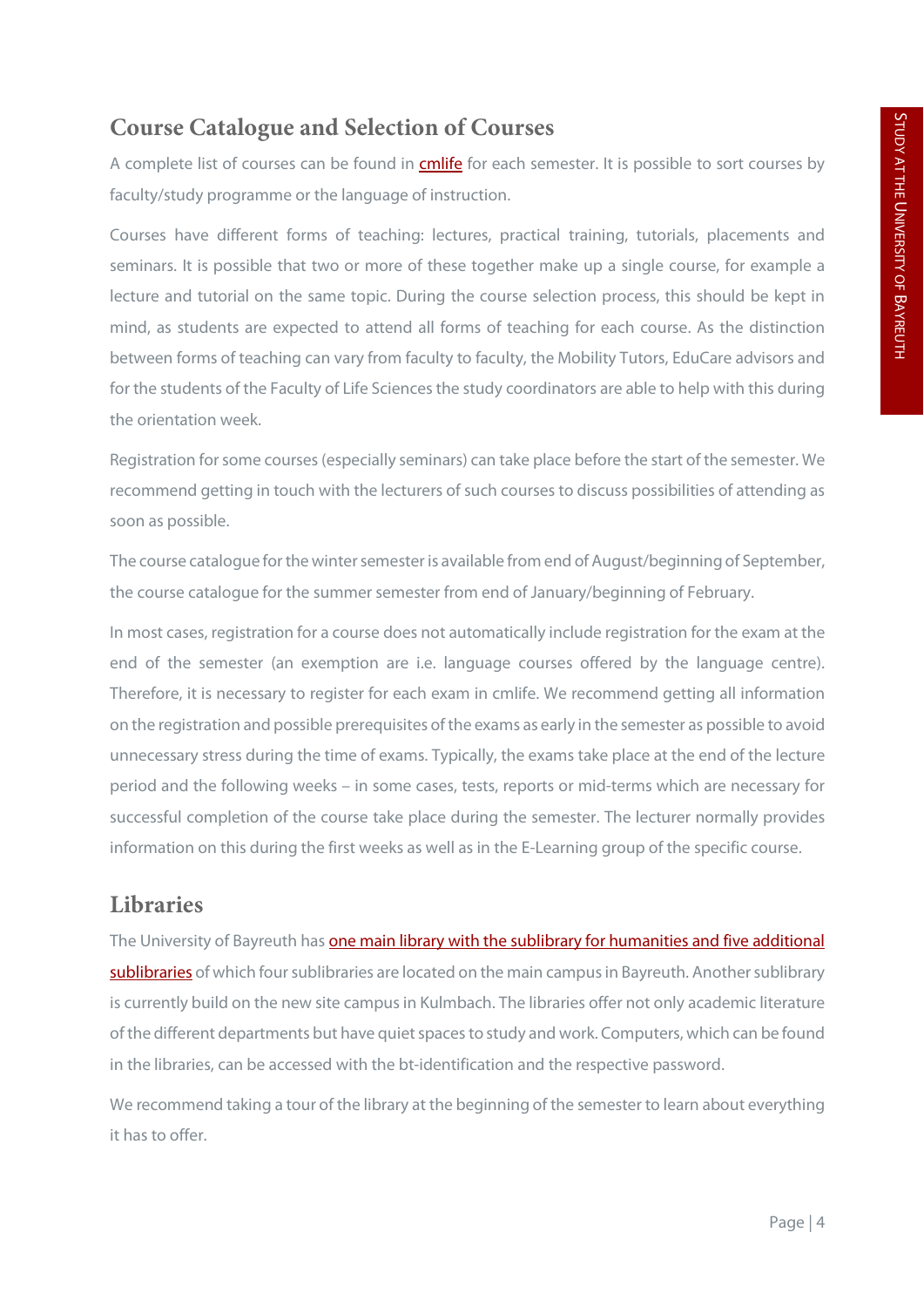With computer workplaces, group study rooms and so-called "quiet study-spaces", each library has different zones, which require a certain conduct from students. Typically, signs in that area show if this is an area suitable for working in a group and talking or if students should study quietly. In all libraries there is a ban on backpacks/bags and coats (these items can be stored in lockers close to each library) as well as food and drinks (except for water in clear plastic bottles). If questions regarding rules for specific areas come up, the members of staff are always more than happy to help. They also offer assistance with the search for specific literature and all other questions concerning the libraries.

In addition to the physical books, magazines and journals provided, the University of Bayreuth provides its students with online access to a range of different platforms. Typically, access is possible as long as the laptop (or another electronic device used) is using the Eduroam network.

Besides the tours of the libraries, courses and workshops on different topics, for example the best way to search for literature or working with systems that manage references. All information and dates for these courses can be found [here.](https://www.ub.uni-bayreuth.de/en/service/fuehrungen_und_schulungen/Angebote_fuer_Studenten/index.html)

## <span id="page-7-0"></span>**Online Systems at the University of Bayreuth**

The University of Bayreuth uses different online-systems and applications to help students to organize their studies. The following list explains the most important systems and their areas of application.

Registration on most systems is done using the bt-indicator and the password – an exception is the student email whereas the username is the student email address.

#### **CampusOnline**

[CampusOnline](https://campusonline.uni-bayreuth.de/ubto/webnav.ini) is the main system at the University of Bayreuth, which interested students use to apply for admission

#### **Features of CampusOnline:**

**Apply for admission (except for exchange programmes, freemover and some double degree** programmes)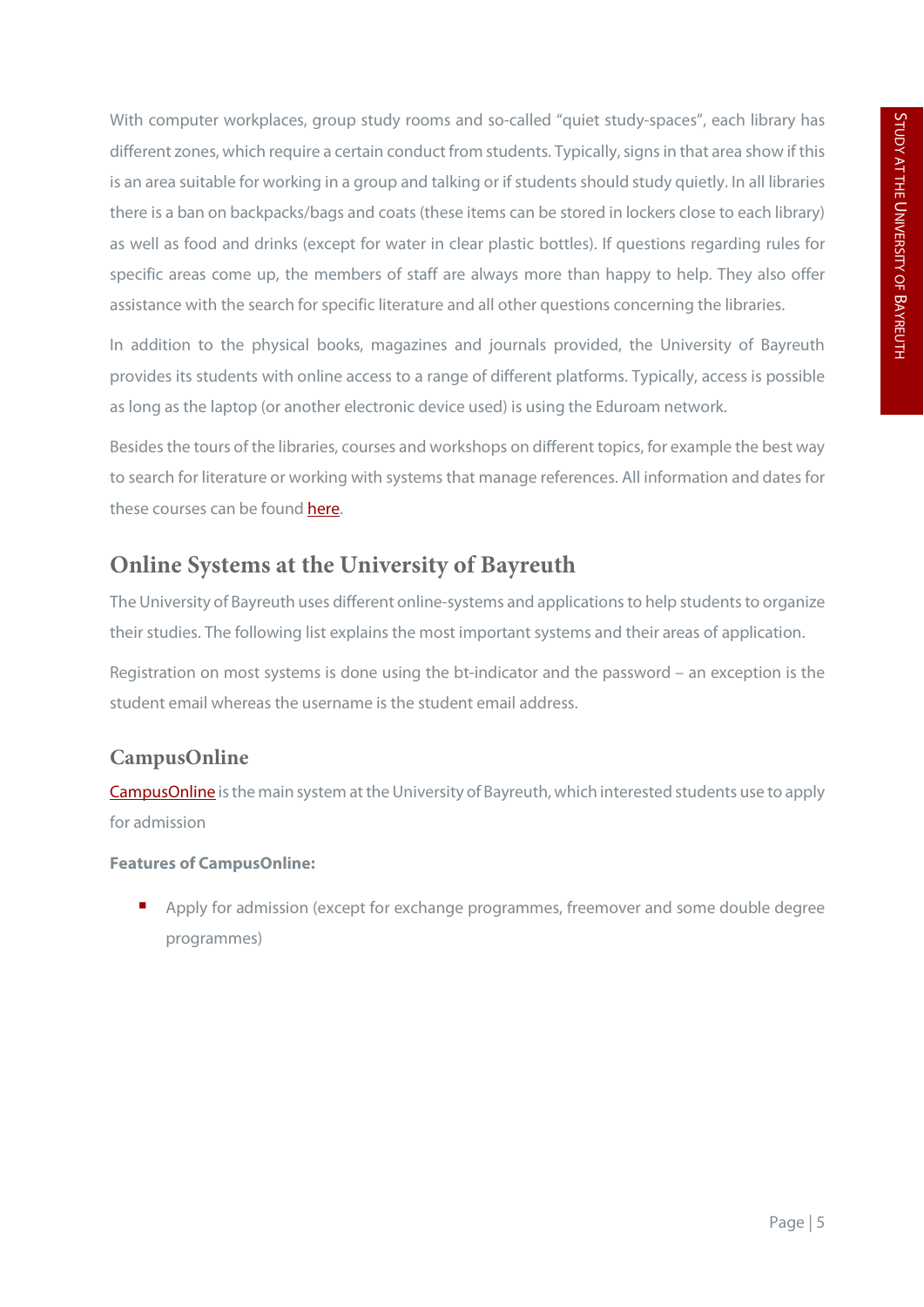#### **cmlife**

[cmlife](https://my.uni-bayreuth.de/cmlife/welcome) is an advanced website which enables students to plan their studies in the best way possible. cmlife offers a user-friendly platform starting at the selection of courses to the creation of the Transcript of Records

#### **Features of cmlife:**

- Search for courses
- Registration for courses and exams
- **Creation of the timetable**
- **Insight into the optimal course of study**
- Download of documents (confirmation of enrolment, confirmation of study progress, confirmation of payment)
- **Access to exam results**
- Download of the Transcript of Records
- **Access to status of semester fee**

#### **E-Learning**

**[E-Learning](https://elearning.uni-bayreuth.de/?lang=en)** represents a virtual classroom, which can be used by lecturers to distribute course materials, answer questions and carry out tests. In general, each course has its own E-Learning classroom, which students should join in the beginning of the semester. The extent to which this platform is used is up to the lecturer and thus can vary between different courses. Nonetheless, this platform is an important medium to access information and get in touch with other students in the same course.

The access to some courses requires a password, which is typically provided by the lecturer during the first weeks of classes.

#### **Student E-Mail Account**

Upon enrolment and included in the email sent out by the Student Administration Office (*Studierendenkanzlei*), every student gets access to their personal email account at the University of Bayreuth. This account can be accessed using the **Outlook Web Access**. Of course, it is possible to integrate the email account into a mail programme on a phone or laptop. It is not possible to forward the emails to another email address!

We recommend using this email account when sending emails to lecturers and staff at the University as it is more reliable and emails can get answered quicker.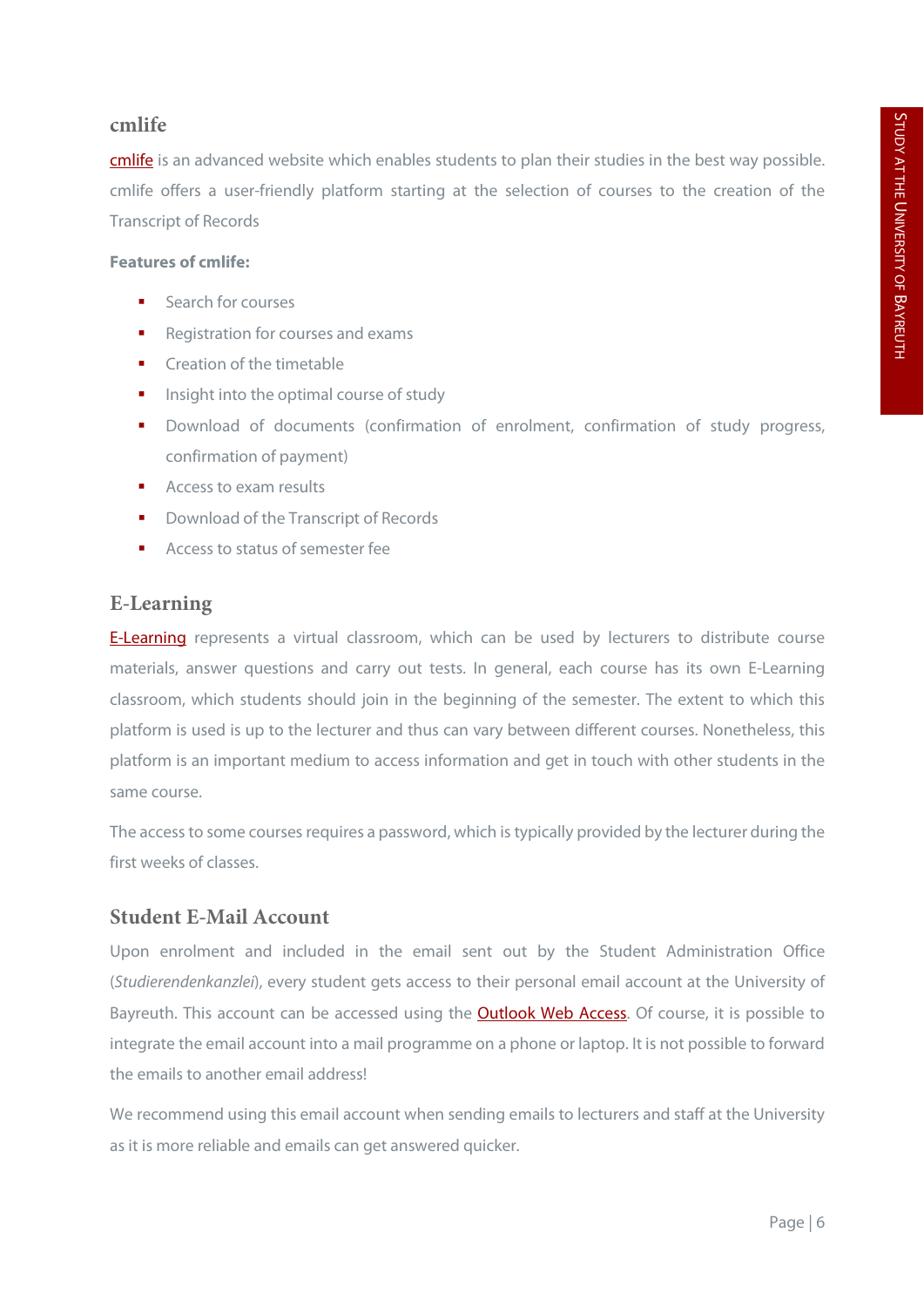Important information, such as the exam results and comments on courses will be sent to this email address. Therefore, it is important to check this email account on a regular basis. Furthermore, it is possible to subscribe to newsletters from the university to keep up to date and get all important announcements and information.

#### **Campus App** *UniNow*

The app **UniNow** (available for download in the AppStore and PlayStore) combines many important details in one place: from academic information to life on campus. It is possible to get notifications from the student representatives of each faculty and offices and services (for example the libraries), have a look at the canteen menu, access your student email account and check out the sports programme. Thus, this is an ideal app to help organize everyday life on campus and support students with the organization of their studies..

## <span id="page-9-0"></span>**Renewing Enrolment**

Renewing enrolment for the following semester is straightforward. Circa two months prior to the semester ending, the Student Administration Office (*Studierendenkanzlei*) sends out an email with the request to pay the semester fee for the upcoming semester. After the transfer of the semester fee, students are enrolled for the upcoming semester assumed there is no lock on the re-enrolment. Information on this can also always be found in the personal [cmlife](https://my.uni-bayreuth.de/cmlife/welcome) account. Around one week after the transfer of the money, the student ID needs to be validated at the machines (either in the central administration building or the main library on the Bayreuth campus).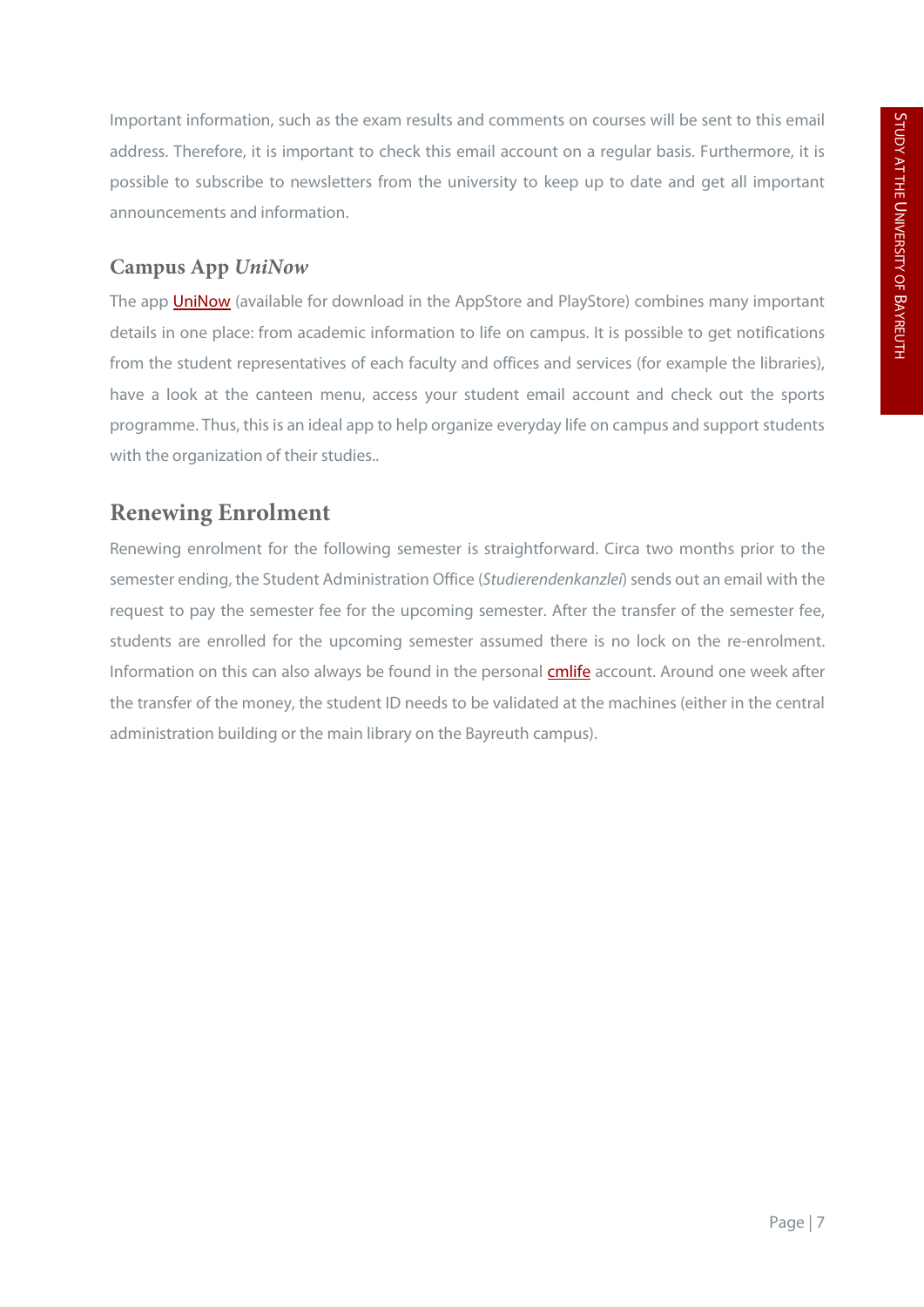## <span id="page-10-0"></span>**Life on Campus**

#### <span id="page-10-1"></span>**German Courses prior to the Semester**

In cooperation with the [Institute for International Communication and Foreign Cultural Exchange](https://www.iik-bayreuth.de/website/en/iik)  [\(IIK\),](https://www.iik-bayreuth.de/website/en/iik) the International Office offers a fee-based German course with two levels prior to the semester start. The first course is suitable for students with little or no knowledge of German (A1/A2) to familiarize themselves with the language for the first time and learn the most important phrases to make living in Bayreuth easier from the start. The second course is targeted towards students who already have a good command of the German language and want to refresh and deepen their knowledge (B1/B2).

These German courses are an additional offer for international students and cannot be used to earn certain German certificates, which qualify for starting to study in Germany.

Details on the registration and dates will be send out by the Welcome Services.

#### <span id="page-10-2"></span>**Orientation Week**

Orientation week prepares new international students for their studies at the University of Bayreuth, explains structures and processes at the university and life in Germany. Therefore, this is a central element of the first weeks in Bayreuth, and international students are required to take part! If other orientation or preliminary courses are taking place at the same time, students should notify the Welcome Services in order to find a solution for the overlapping.

In addition to the in-person orientation week on campus, international students can get first information regarding the arrival and first steps in the E-Learning course offered by the Welcome Services. It is highly recommended to [register for this online course](https://elearning-extern.uni-bayreuth.de/course/index.php?categoryid=38) and read the information carefully before travelling to Bayreuth or Kulmbach. The course password will be send out one month prior to the beginning of the semester (should students not receive this email in time, please get in touch with the **Welcome Services**). The registration for this online course does not replace the participation in the orientation week on campus!

To access the extern E-Learning platform of the University of Bayreuth, it is necessary to **set up an** [account.](https://elearning-extern.uni-bayreuth.de/login/signup.php?lang=en) This can also be done by students who are not enrolled yet. Should you already have a btindicator and password you can use this to log-in – a separate registration is not necessary.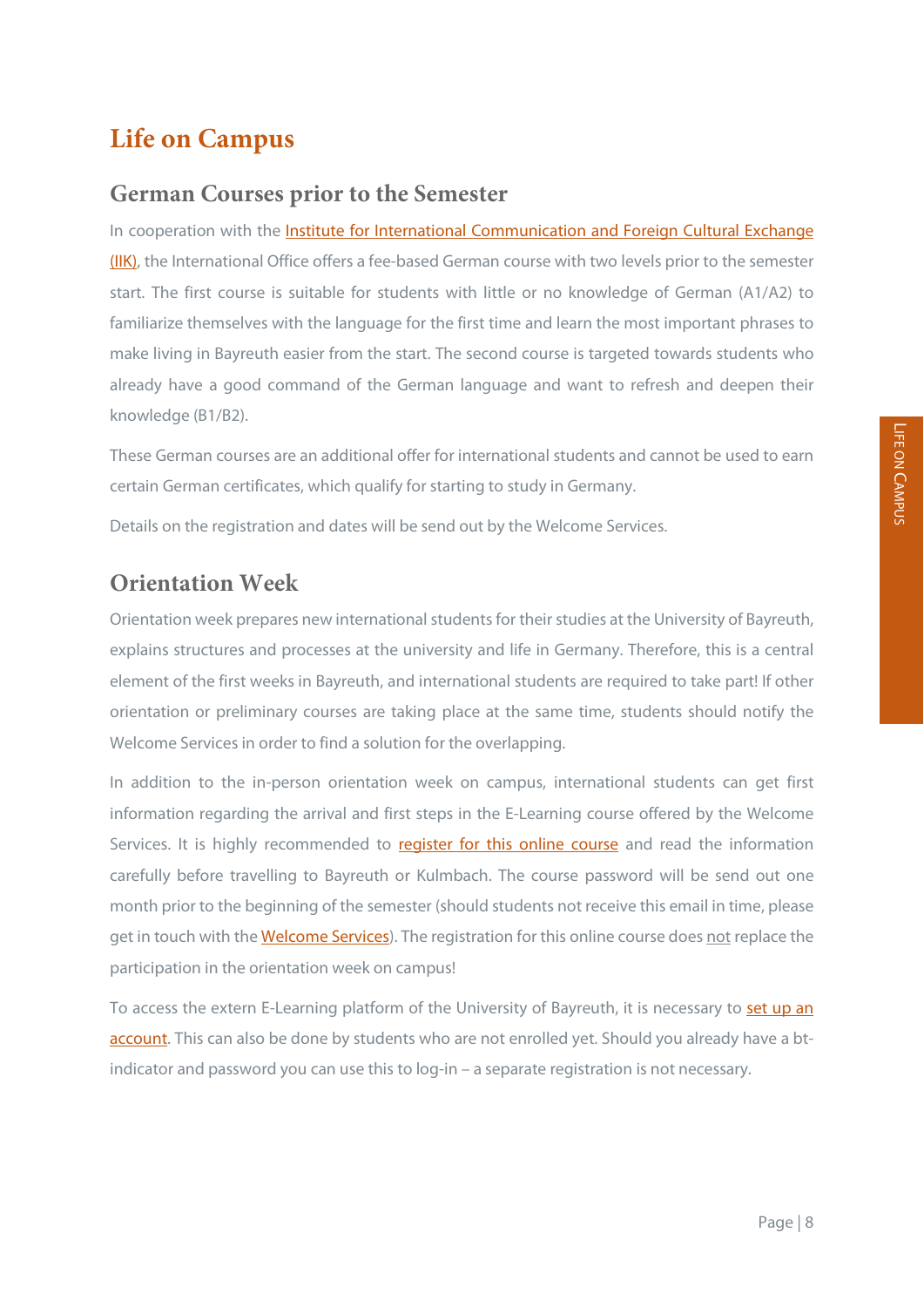<span id="page-11-0"></span>There are two WIFI networks available in almost all buildings of the University of Bayreuth: Eduroam and BayernWLAN. The latter can be activated very easily and only requires a short confirmation of the usage guidelines in a browser. The activation of Eduroam requires the personal bt-identification as well as the download of a certificate – detailed instructions can be found [here.](https://www.its.uni-bayreuth.de/en/internet-und-email/index.html) Many students automatically have access to Eduroam as this is a widespread network of public institutions. In these cases it is not necessary to download the certificate again.

The IT Service Centre offers a wide range of support to solve technical problems during your studies on campus. An overview of all help services can be found [here.](https://www.its.uni-bayreuth.de/en/hilfe-und-support/index.html)

## <span id="page-11-1"></span>**International Student Organisation**

ESN Bayreuth, a student organisation that attends to international students, offers – in cooperation with the International Office – not only the Buddy Programme but also many events and trips during the semester. An overview of upcoming events and more information can be found on their [Facebook Page.](https://www.facebook.com/ESN.Bayreuth/)

Each semester international students can use a Facebook group to connect and network even before the semester starts. This group not only provides information for various events but also provides the opportunity to talk to other students – international and German – and ask questions.

More information can also be found on the **ESN website** and their **Instagram page.** 

## <span id="page-11-2"></span>**Buddy Programme**

The Buddy Programme offers international students a great way to connect with students from the University of Bayreuth, ask questions and find new friends before even coming to the University of Bayreuth.

Further information as well as the registration form can be found [here.](https://bayreuth.esn-germany.de/en/get-a-buddy)

## <span id="page-11-3"></span>**Language Centre**

The Language Centre offers language courses for over 20 languages. Further details can be found on thi[s page.](http://www.sz.uni-bayreuth.de/index.php?id=237)

Registration for language courses is in most cases accompanied by a placement test to determine the appropriate language level. Generally, registration via cmlife is required for these placement tests. If a student has a language certificate from an institution or another university, this certificate can be presented in an individual appointment to determine the correct course level.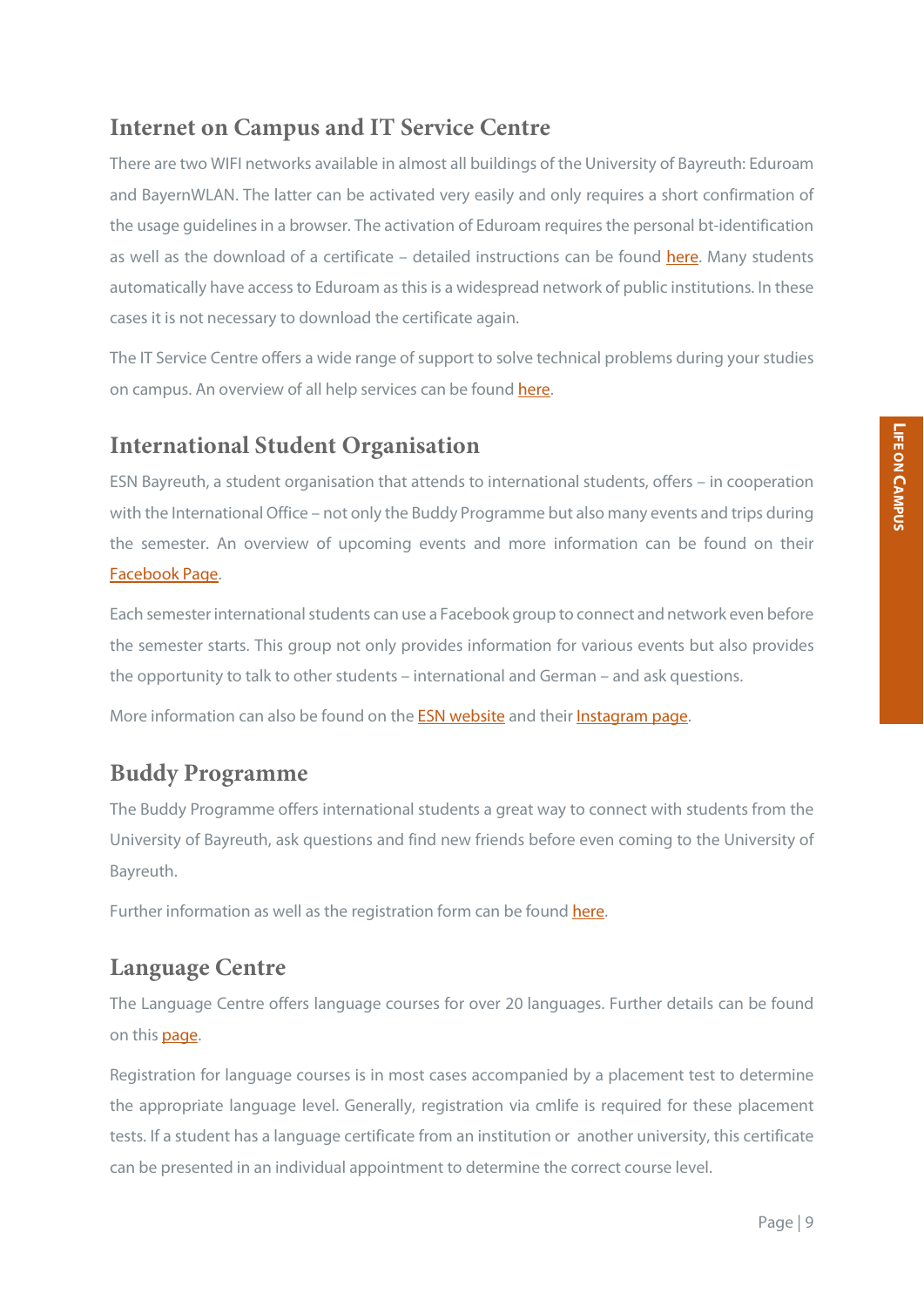After the successful placement test, registration for the actual course is necessary. This is also done via cmlife. We recommend registering for language courses as soon as possible, as places are limited. An overview of the **deadlines** for the upcoming semester can be found here.

In general, attendance is mandatory in all language courses offered by the Language Centre in order to guarantee progress in the acquisition of the language. Corresponding regulations will be communicated by the lecturers in the first lesson.

## <span id="page-12-0"></span>**University Sports Programme**

The universities sports programme offers something for every student – from **Aikido to Zumba**. In general, all students have access to sports programmes after paying the contribution of €20. This fee has to be paid using the online system. After the registration, an email containing the SEPA-mandate will be send to the students, who then have to sign this document and [send it back.](mailto:hochschulsport@uni-bayreuth.de?subject=SEPA%20Mandat) After 14 days, the student ID card can be validated again (see Student ID).

Some specific courses require an additional online registration as the number of spots is limited. For some courses (for example tennis or golf), an extra fee has to be paid. The respective information can be found on the [website of each course.](https://www.hochschulsport.uni-bayreuth.de/de/organisatorisches/index.html)

### <span id="page-12-1"></span>**Services Offered by the University**

#### **General Information**

The University of Bayreuth offers a wide range of support services for its students: from student [advising](https://www.studienberatung.uni-bayreuth.de/de/index.html) to [career services.](https://www.karriereservice.uni-bayreuth.de/de/) Most of these services are free of charge and thus provide an optimal platform to help with specific questions and problem areas concerning studying and living in Bayreuth and Kulmbach. An overview of services can be found [here.](https://www.uni-bayreuth.de/en/university/service/index.html) The *Welcome and Alumni Services* are always the first point of contact for international students. In addition, [EduCare](https://www.educare.uni-bayreuth.de/de/team/index.html) [Coordinators,](https://www.educare.uni-bayreuth.de/de/team/index.html) [Mobility Tutors](mailto:outgoing-tutor@uni-bayreuth.de) and for the students of the Faculty of Life Sciences the [study](https://www.f7.uni-bayreuth.de/en/team/index.html)  [coordinators](https://www.f7.uni-bayreuth.de/en/team/index.html) at the faculties are always ready to help with academic questions.

Selected services are explained in more detail below.

#### **Welcome Services**

The [Welcome Services](https://www.international-office.uni-bayreuth.de/en/come-to-bayreuth/welcome-services/index.html) provide quidance and support for all international students, scholars, and their families before, during, and after their stay at the University of Bayreuth. Thus, they are the first point of contact with all questions and concerns to ensure a successful and memorable stay at the University of Bayreuth.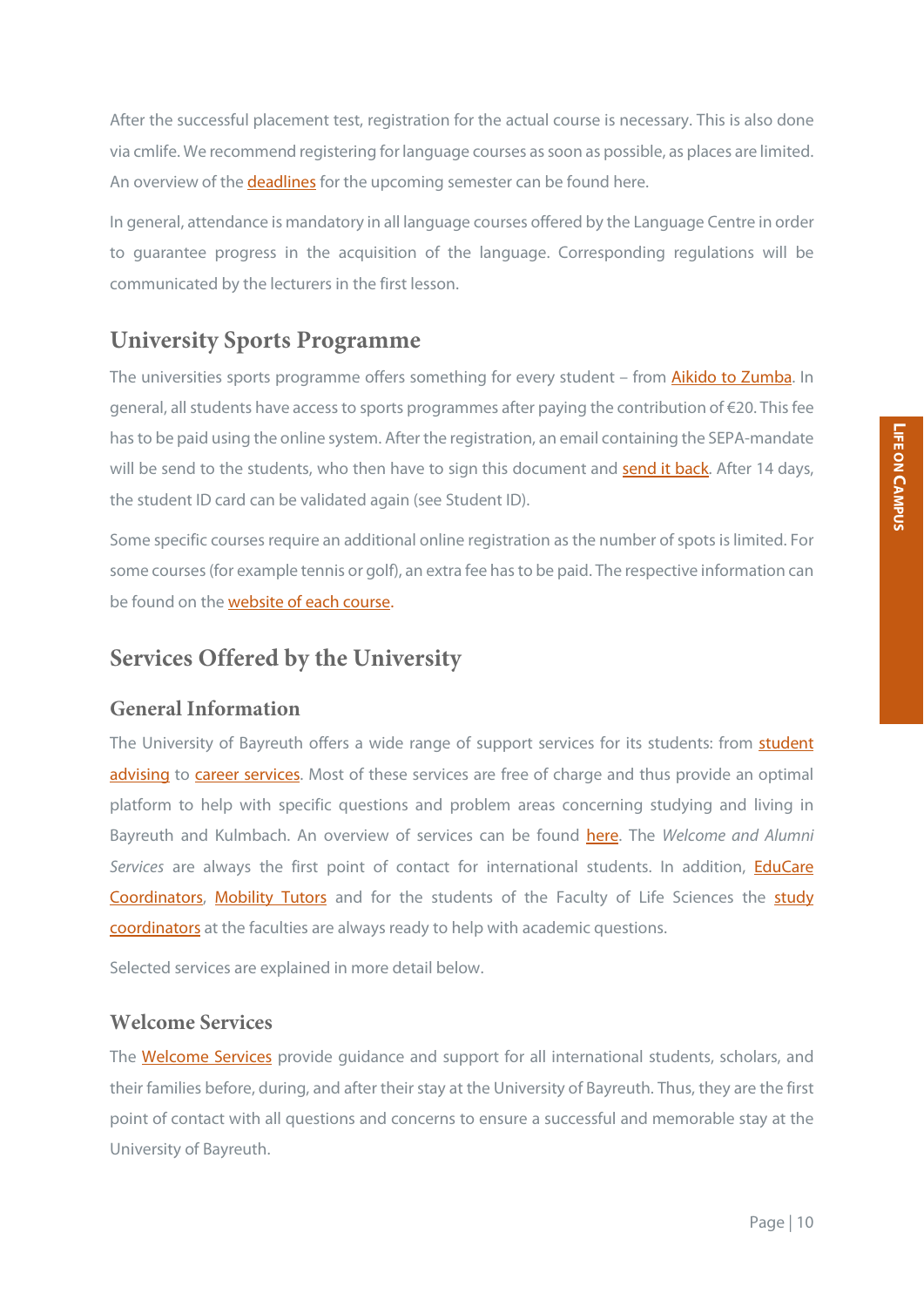#### **Mobility Tutors**

The **Mobility Tutors** support international students with all academic questions during their time at the University of Bayreuth. As each faculty has their own Mobility Tutor, it is important to name the study programme in the initial email to get the correct contact person right away.

#### **EduCare**

[EduCare study support](https://www.educare.uni-bayreuth.de/de/index.html) provides a direct contact point within your faculty. They are happy to help with questions, problems and conflicts regarding your study situation. There is a [contact person](https://www.educare.uni-bayreuth.de/de/team/index.html) in each faculty whom you can turn to for confidential consultation. In addition, EduCare offers a large number of workshops and lectures each semester, which not only make studying easier, but can also complement your studies. Current dates and information can be foun[d here.](https://www.educare.uni-bayreuth.de/de/angebote-studierende/Workshops/index.html) 

#### **Student Representatives of the Faculties**

Each of the faculties have its own student representative body. This is a representative body elected by the students, which not only supports the concerns of the students of the respective faculty, but also provides old exams, organises events and helps with questions about studying. The individual student representatives of the respective faculties are:

- Faculty of Mathematics, Physics and Computer Science: [Fachschaft MPI](https://fsmpi.uni-bayreuth.de/)
- Faculty of Biology, Chemistry & Earth Sciences: [Fachschaft BCG](https://www.fsbcg.uni-bayreuth.de/de/index.html)
- Faculty of Business, Economis & Law: [Fachschaft RW](https://www.fsrw.uni-bayreuth.de/de/index.html)
- Faculty of Languages & Literatures: [Fachschaft SpLit](https://www.facebook.com/FachschaftSpLit)
- Faculty of Humanities & Social Sciences: [Fachschaft KuWi](https://www.facebook.com/fsKuWi?fref=ts)
- Faculty of Engineering Science[: Fachschaft ING](https://www.fachschaft-ing.uni-bayreuth.de/de/index.html)
- **Faculty of Life Science: Food, Nutrition & Health (Campus Kulmbach): tba**

#### **Writing Centre**

The [Writing Centre](https://www.schreibzentrum.uni-bayreuth.de/de/index.html) is the central contact point for all aspects of scientific writing. Individual advice as well as workshops on various topics related to the subject scientific writing help to ensure success in your degree programme. International students, in particular those, who are writing an academic paper in Germany for the first time, often face various questions that are clarified in special courses. Current offers can be found [here.](https://www.schreibzentrum.uni-bayreuth.de/de/news/index.php)

#### **Psychological Consultation**

Since unfortunately, study-related and personal problems can occur during your time in Bayreuth, the **Psychological Counselling Centre** offers students the opportunity to get support directly on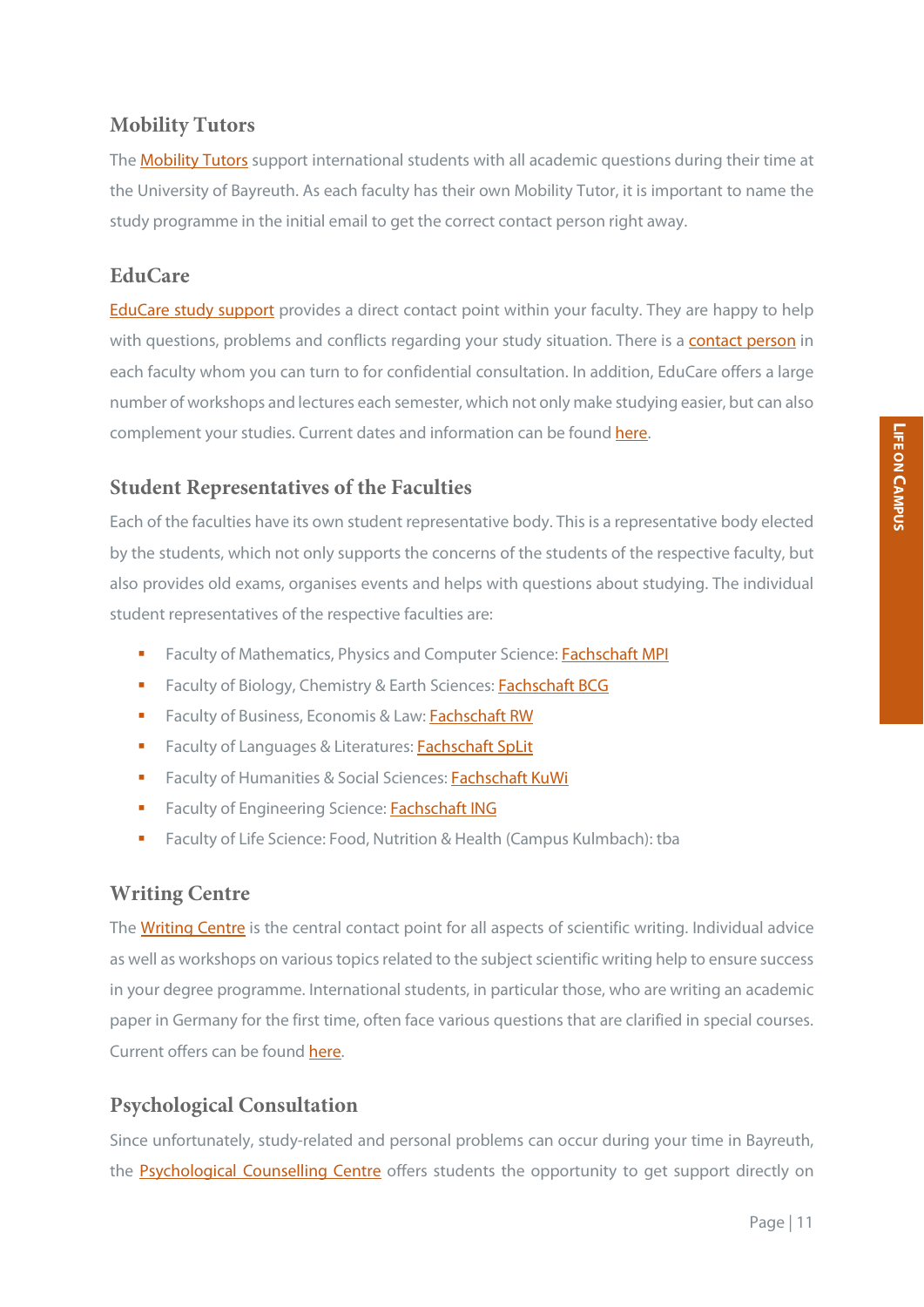campus in Bayreuth. Individual counselling appointments can be booked easily via the **appointment** [calendar.](https://www.studentenwerk-oberfranken.de/beratung-und-soziales/psychologische-beratung/bayreuth.html)

#### **Legal Advice**

In case of legal problems, for example help with a contract or rental agreement, [legal advice](https://www.studentenwerk-oberfranken.de/beratung-und-soziales/rechtsberatung.html) is available for students free of charge. Once a week, a lawyer provides advice on campus in Bayreuth without an appointment. It is important to bring all relevant documents in paper form to a consultation!

Furthermore, the student initiative ["Law and Legal"](https://lawandlegal.de/standorte/bayreuth) offers students the opportunity to get free advice on almost all legal questions.

#### **Office of the Women's Representative**

The [Women's Representative](http://www.frauenbeauftragte.uni-bayreuth.de/de/beratung/mobbing-diskriminierung-belaestigung/index.html) and the [Equal Opportunities Department](http://www.frauenbeauftragte.uni-bayreuth.de/de/beratung/index.html) advise students on various issues and problems related to bullying, discrimination and sexual harassment. The Women's Representative is responsible for such cases.

## **Office of the Commissioner for Students with Disabilities and Chronic Illnesses**

The [Office of the Commissioner for Students with Disabilities and Chronic Illnesses\(](https://www.becks.uni-bayreuth.de/en/index.html)*becks*) is available for all students with questions and problems related to studying with disabilities and/or chronic illnesses. In addition to a consultation which is free of charge, independent, and confidential. Becks has the role of a mediator and advocates for students with disabilities and chronic illnesses.

#### **Alumni Services**

In addition to the faculty's own alumni platforms, there is a large network of international alumni of the University of Bayreuth. This network offers the opportunity to remain connected with the institution after their stay at the university. Regular events on campus and in various countries complement the electronic offer. Further information and tips on registration and benefits can be found on the website of the [Alumni Services.](https://www.international-office.uni-bayreuth.de/de/Alumni-International/index.html)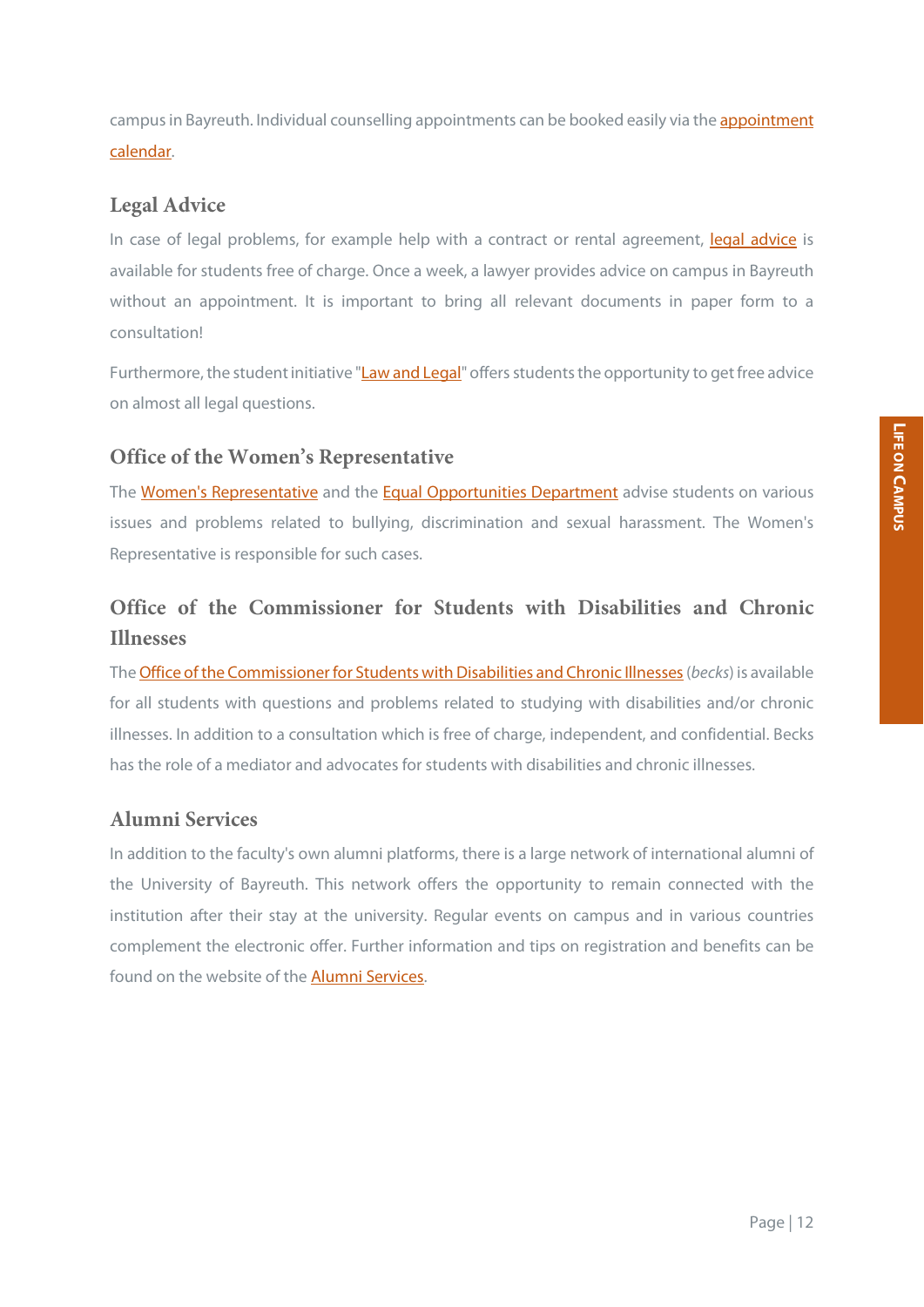## <span id="page-15-0"></span>**Life in Bayreuth and Kulmbach**

## <span id="page-15-1"></span>**Visa Application and Immigration**

A first important step for many international students coming from so-called [third countries](https://www.bamf.de/EN/Themen/MigrationAufenthalt/ZuwandererDrittstaaten/zuwandererdrittstaaten-node.html;jsessionid=34A72A5F360B5357104DD3E733B788F0.internet571) is the application for a student visa at the German diplomatic mission of the home country. If and how the application for such a visa should be done is explained o[n this website.](https://www.study-in-germany.de/en/plan-your-studies/requirements/visa_26604.php)

We highly recommend researching the regulations and requirements as well as the appointment schedule regarding the visa as early as possible. The international Office of the University of Bayreuth is not able to schedule appointments or inquiry about the status of the visa at the diplomatic missions.

## <span id="page-15-2"></span>**Application for Student Dorms and Tips on Looking for Accommodation**

#### **Studentenwerk Oberfranken**

The Studentenwerk Oberfranken (SWO) manages several student dorms on and off campus in Bayreuth. All students admitted to the University of Bayreuth can apply for a room in the student dorms. In order to do so, this **application form** needs to be filled in. Following this [application form](https://www.studentenwerk-oberfranken.de/wohnen/wohnheimbewerbung/wohnheimantrag.html), an automatic email with a link to confirm the application will be generated and sent to the email address you submitted. This link has to be confirmed – otherwise the SWO is not able to allocate a room!

#### **Private Student Dorms**

In addition to the student dorms managed by the SWO, there are multiple other student dorms in Bayreuth. Quite often, they have additional conditions (for example a minimum rent of 12 months or an admittance charge) which should be read carefully before signing a rental contract.

A list of all private student dorms in Bayreuth can be found below (unfortunately, most websites are only in German):

- [Studentenwohnheime der Joseph-Stiftung](https://www.joseph-stiftung.de/mieten/studenten)
- [Studentenwohnheime der GBW](https://www.gbw-bayreuth.de/gbw-fuer-studenten/fuer-studenten.php)
- [Studentenwohnheim Röhrensee](https://studentenwohnheim-bayreuth.de/)
- **Example 3 [Studentenwohnheim Storchennest](http://www.studentenwohnheim-storchennest-bayreuth.de/)**
- **[Campus Jakobshöhe](http://www.campus-jakobshoehe.de/)**
- **[UniApart](https://www.uniapart.de/standort/bayreuth-josephsplatz-3)**
- **•** Younig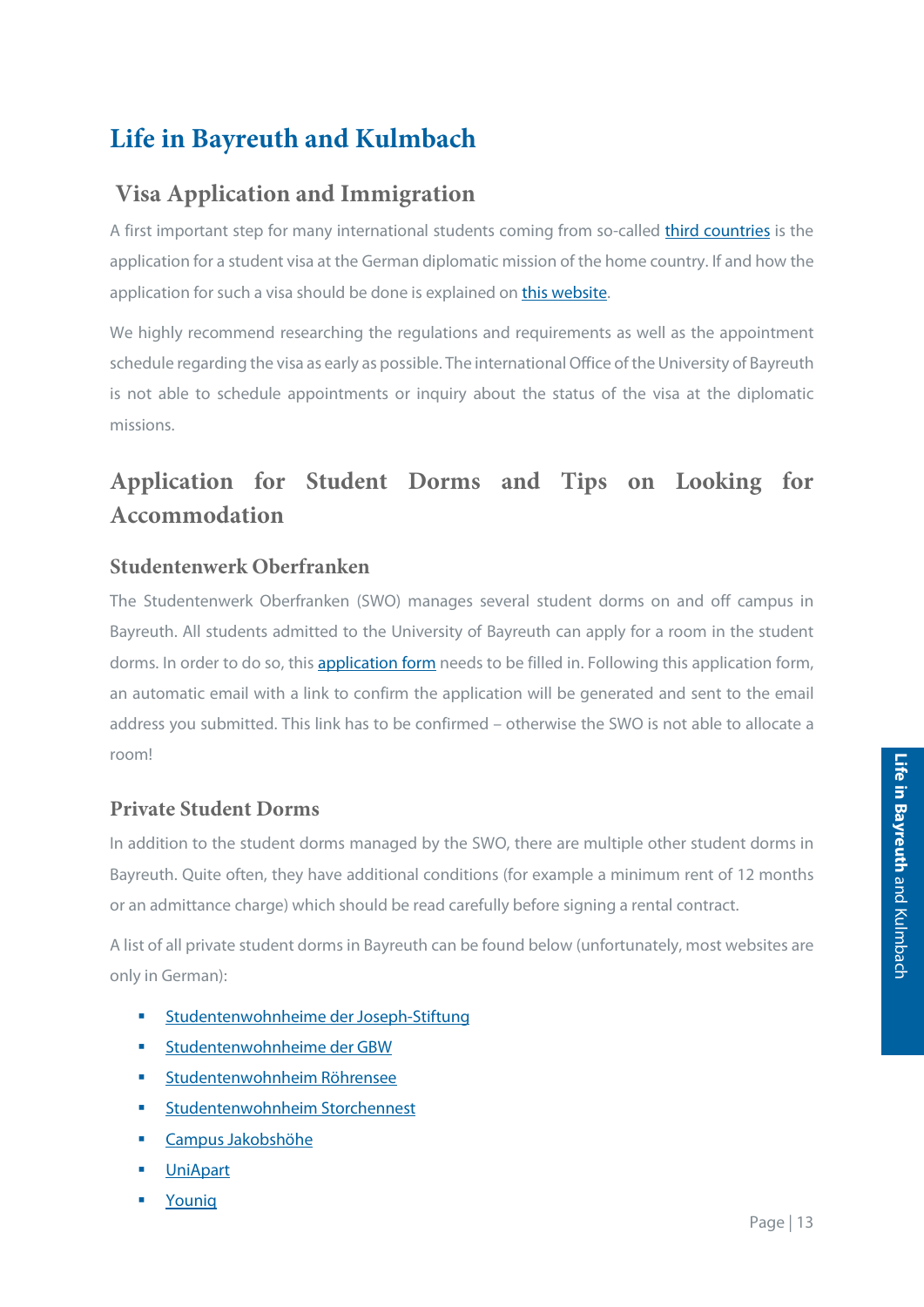#### **Example 2** [Laineck Apart](https://www.laineck-apart.de/)

There is currently one private student dorm in Kulmbach which can be foun[d here.](https://studentenwohnheim-kulmbach.de/)

#### **Please note:**

Students who are enrolled at the faculty for life sciences should look for an accommodation in Kulmbach. All courses of their programme will take place in Kulmbach, thus an apartment in Bayreuth is less suitable.

#### **Accommodation Offers on the Private Market**

There are many opportunities to secure accommodations in an apartment or a shared apartment outside of the student dorms. Important information regarding the [accommodation](https://www.daad.de/en/study-and-research-in-germany/plan-your-studies/renting-a-room/) search in [Germany](https://www.daad.de/en/study-and-research-in-germany/plan-your-studies/renting-a-room/) is provided by the DAAD. As landlords who offer apartments on the private market often prefer long-term tenants, international students should look for so called "Zwischenmiete" (shortterm rental agreement). This way they can get an idea about different areas and also accommodation options before looking for a more permanent option. The most common platforms to look for such offers are the following:

- **[WG-Gesucht](https://www.wg-gesucht.de/)**
- **[ImmobilienScout24](https://www.immobilienscout24.de/)**
- [eBay-Kleinanzeigen](https://www.ebay-kleinanzeigen.de/s-wohnung-mieten/bayreuth/c203l7483)
- [Wohnungsmarkt des SWO](https://www.studentenwerk-oberfranken.de/wohnen/private-angebote/bayreuth/apartments.html)

#### **Please note:**

Private offers that can be found online should be read carefully and checked for their reliability. A viewing appointment and/or phone call can often clear up any doubts. You should never transfer money (deposit or rent) to the landlord without having a rental contract signed by both parties!

#### **Temporary Accommodation**

If temporary accommodation is needed at the beginning of the semester, the following options are available in Bayreuth:

- [Jugendherberge Bayreuth](https://www.jugendherberge.de/jugendherbergen/bayreuth-765/portraet/)
- **[BRK Hostel](https://www.brk-bayreuth.de/ueber-uns/brk-hostel/)**
- [AirBnB](https://www.airbnb.de/s/Bayreuth/homes?place_id=ChIJGQMtqMWioUcRNOfR0gnfhto&refinement_paths%5b%5d=/homes&allow_override%5b%5d=&s_tag=4f_f-kuS§ion_offset=10)
- [Buchungsportal für Hotels der Stadt](https://www.bayreuth-tourismus.de/uebernachten/buchungsportal/) Bayreuth

Temporary accommodation in Kulmbach can be booked through the **booking portal** of the city of Kulmbach.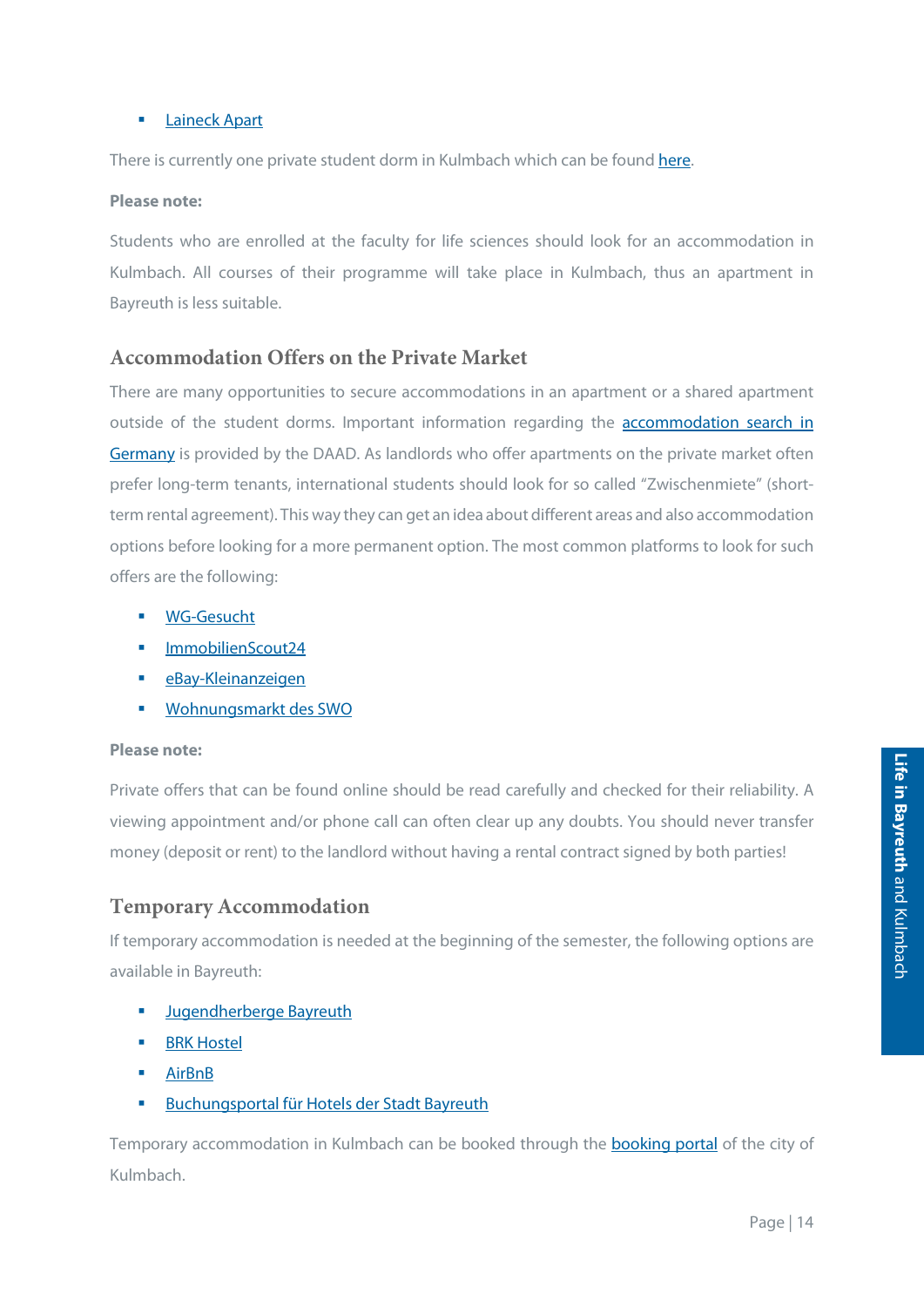In general, it is advisable to secure suitable accommodation before travelling to Germany!

## <span id="page-17-0"></span>**Living Costs**

#### **Overview**

Students in Germany spend an average of 850€ per month on living. Of course, these costs can vary greatly depending on where you live and your lifestyle. . The following information gives a first overview of costs, which have to be taken into account by students in Bayreuth or Kulmbach:

- Semester Fee: ca. 110€/semester
- **Furnished Accommodation (rent including utilities):** 
	- o SWO student dorms: €200 €300/month (depending on dorm and the type of room)
	- o Private student dorms: €300 €550/month
	- o 1-room apartment: starting at €400/month
	- o Room in a shared apartment: starting at €280/month
- **■** Health insurance (if you do not have a European health insurance policy): ca.  $€105/month$
- licence fee (GEZ-Gebühr): €17.50/month
- Internet Access:  $ca. \leq 20/month$
- Groceries: starting at €150/month

This overview takes all necessary expenses into account– all other costs (for example for travelling, shopping, eating out and events) obviously vary from student to student.

#### **Semester Fee**

The University of Bayreuth does not charge tuition fees from there students. The only contribution that has to be made is th[e semester fee,](https://www.studierendenkanzlei.uni-bayreuth.de/de/studierende/semesterbeitrag/index.html) which is composed of the contribution towards the student services and the [semester ticket](https://www.studentenwerk-oberfranken.de/das-swo/semesterticket/informationen-bayreuth.html) and has to be paid by every student!

The contribution has to be paid prior to the enrolment and before the start of each semester! The respective banking details are given on the admission letter. As it takes up to seven business days to process the payment, this should be done as early as possible to ensure a quick enrolment. The payment cannot be done in person at the university! Without the payment, the enrolment is not possible and the ID card cannot be handed out.

#### **Licence Fee**

The licence fee is a charge which has to be paid by every household. All information is given in these [guidelines for students.](https://www.rundfunkbeitrag.de/e175/e5280/Informationen_fuer_Studierende_Englisch.pdf) Generally, each tenant is sent a letter to their address with details regarding the license fee a few weeks after registering at the city's registration office.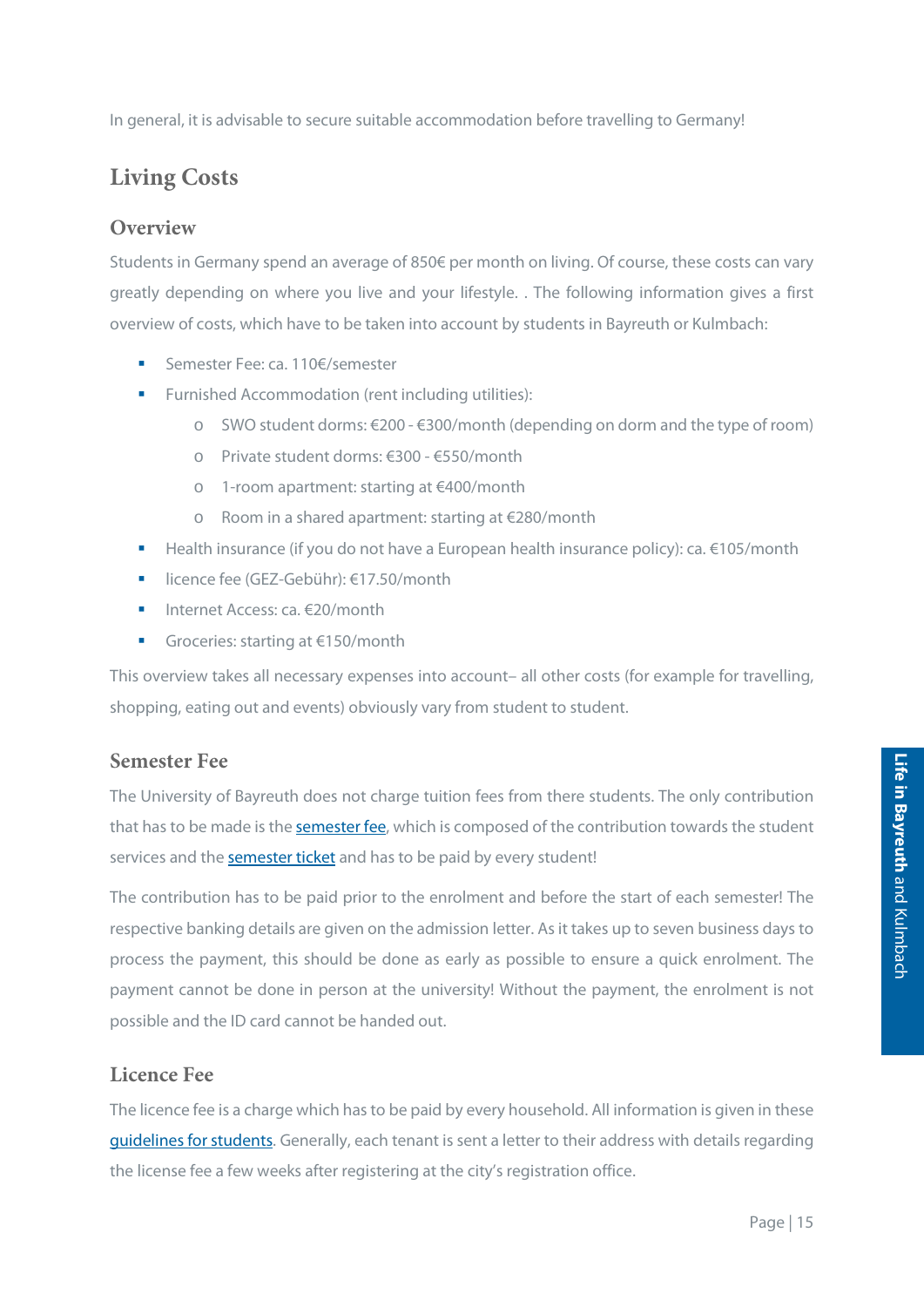#### **Please note:**

If you are living in a shared apartment, only one person has to pay the license fee. This does also apply to apartments with the character of a shared apartment in student dorms!

### <span id="page-18-0"></span>**Funding**

In particular, students from third countries who require a visa for study purposes should ensure that they have [sufficient funding](https://www.daad.de/en/study-and-research-in-germany/plan-your-studies/costs-of-education-and-living/) from the outset. It is often not enough to first apply for a scholarship or a part-time job in Germany.

One of the largest [scholarship databases](https://www.daad.de/en/study-and-research-in-germany/scholarships/) is provided by the DAAD. The International Office of the University also offers international students the opportunity to apply for a [study grant.](https://www.international-office.uni-bayreuth.de/en/come-to-bayreuth/scholarships/index.html) However, this is only possible for outstanding students in higher semesters and therefore no financing is available, which can be claimed at the beginning of the studies.

Of course, it is also possible to find a part-time job in Bayreuth or Kulmbach, either at the University as a student assistant or in a company in the city. It should be noted, however, that a good knowledge of the German language is often necessary for this. Furthermore, international students who have a visa for study purposes must note that the maximum working hours are usually set there. The DAAD has compiled a clear overview of all important information on the topic of ['Part-time jobs](https://www.daad.de/en/study-and-research-in-germany/first-steps-germany/side-jobs/)  [in Germany'.](https://www.daad.de/en/study-and-research-in-germany/first-steps-germany/side-jobs/)

## <span id="page-18-1"></span>**Travelling to Bayreuth and Kulmbach**

Both cities can be reached by train or bus from all major airports within Germany. Thi[s website](https://www.omio.co.uk/) gives an overview over all methods of transportation, times and prices from the different airports and train stations to Bayreuth or Kulmbach. Within Bayreuth, we recommend using the [app](https://www.vgn.de/en/) of the local bus network (called VGN) as this generally shows the most reliable connections. An overview of the bus and train connections in the surroundings of Kulmbach can be found [here.](https://www.landkreis-kulmbach.de/tourismus-wirtschaft-verkehr/verkehr-oepnv/oepnv-im-landkreis/)

## <span id="page-18-2"></span>**City Registration Office and Foreigners Authority**

An important step after the arrival is the registration at the city registration office (*Einwohnermeldeamt*) of the city you live in. This registration has to be done within 14 days after moving into the apartment. For the registration, the passport as well as a document signed by the landlord (*Wohnungsgeberbestätigung*) is necessary.

In order to avoid long waiting times at the city hall in Bayreuth, we recommend making an [appointment](https://netappoint.de/ot/bayreuth/?company=bayreuth) or arriving at the office early in the morning.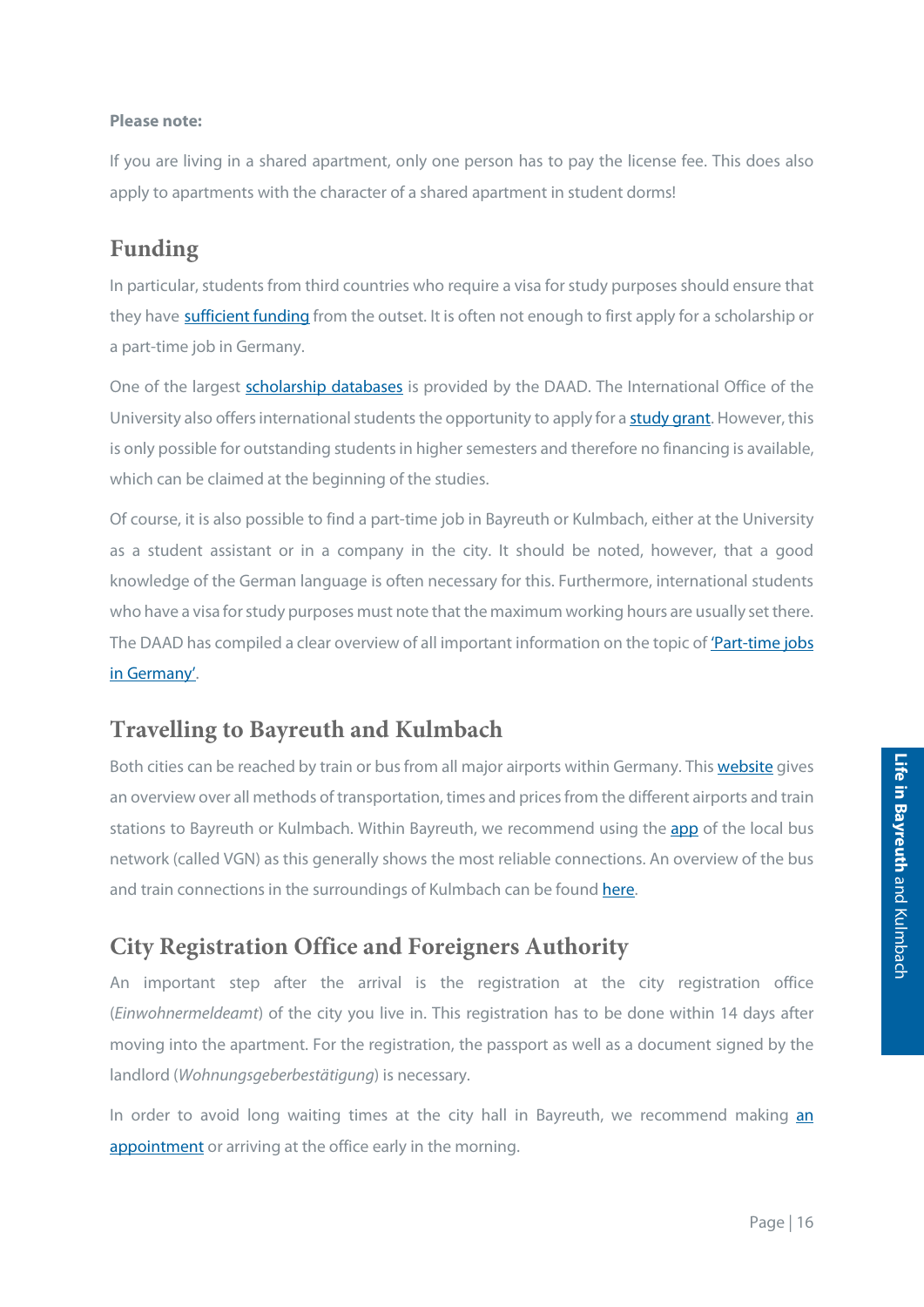Students living in Kulmbach can simply go to the city hall during their [opening hours](https://www.kulmbach.de/xist4c/web/Buergerservice_id_5463_.htm) unfortunately, it is not possible to book an appointment online.

Students from third countries, which did not need a visa to enter Germany or got a visa for a limited time, have to make an appointment with the foreigners' authority to get a permanent residence permit. In order to make an appointment at the, [foreigners' authority](https://www.bayreuth.de/rathaus-buergerservice/stadtverwaltung/referate-aemter/aemter-a-z/auslaenderamt/) in Bayreuth, international students should send a[n email](mailto:Auslaenderamt@stadt.bayreuth.de?subject=Extension%20Visa) with the important information (name, country of origin, purpose of stay and if applicable a picture of the current visa). For students living in Kulmbach the district administration of Kulmbach is responsible. An appointment can be made via **email**. In general, they will send back a list of documents, which need to be brought to the appointment.

#### **Please note:**

As long as the Foreigners Office has been informed (in writing, i.e. with an email) that you want to extend your visa prior to the expiration of the 90 days or the end date of the initial visa, this counts as an application for a new residence title. It is not a problem if the student does not receive a new residence title within this period as long as the Foreigners Office has been informed of the wish to extend your visa.

#### <span id="page-19-0"></span>**Basic Information on Insurances**

A suitable health insurance policy is required to enrol at a German university. International students can pick any health insurance company once they arrive and get insurance as a student. Students who own a European Health Insurance Card (or the corresponding document) have to get this insurance confirmed by a statutory health insurance company in Germany and do not need to get any additional health insurance. Detailed information on this matter can be found on the [DAAD](https://www.daad.de/en/study-and-research-in-germany/plan-your-studies/health-insurance/)  [website.](https://www.daad.de/en/study-and-research-in-germany/plan-your-studies/health-insurance/)

People staying in Germany for an extended period or renting a furnished apartment should think about getting private liability insurance – some landlords even require this prior to signing a rental contract. More information can be foun[d here.](https://www.make-it-in-germany.com/en/living-in-germany/insurance/private-liability/)

## <span id="page-19-1"></span>**Banking and Paying**

#### **Paying in Germany**

With Germany being part of the European Monetary Union, the EURO (€) is the official currency. Generally, most supermarkets and stores accept not only cash but also debit and credit cards (the most common ones are MasterCard and VISA). Nonetheless, it is advisable to always carry cash!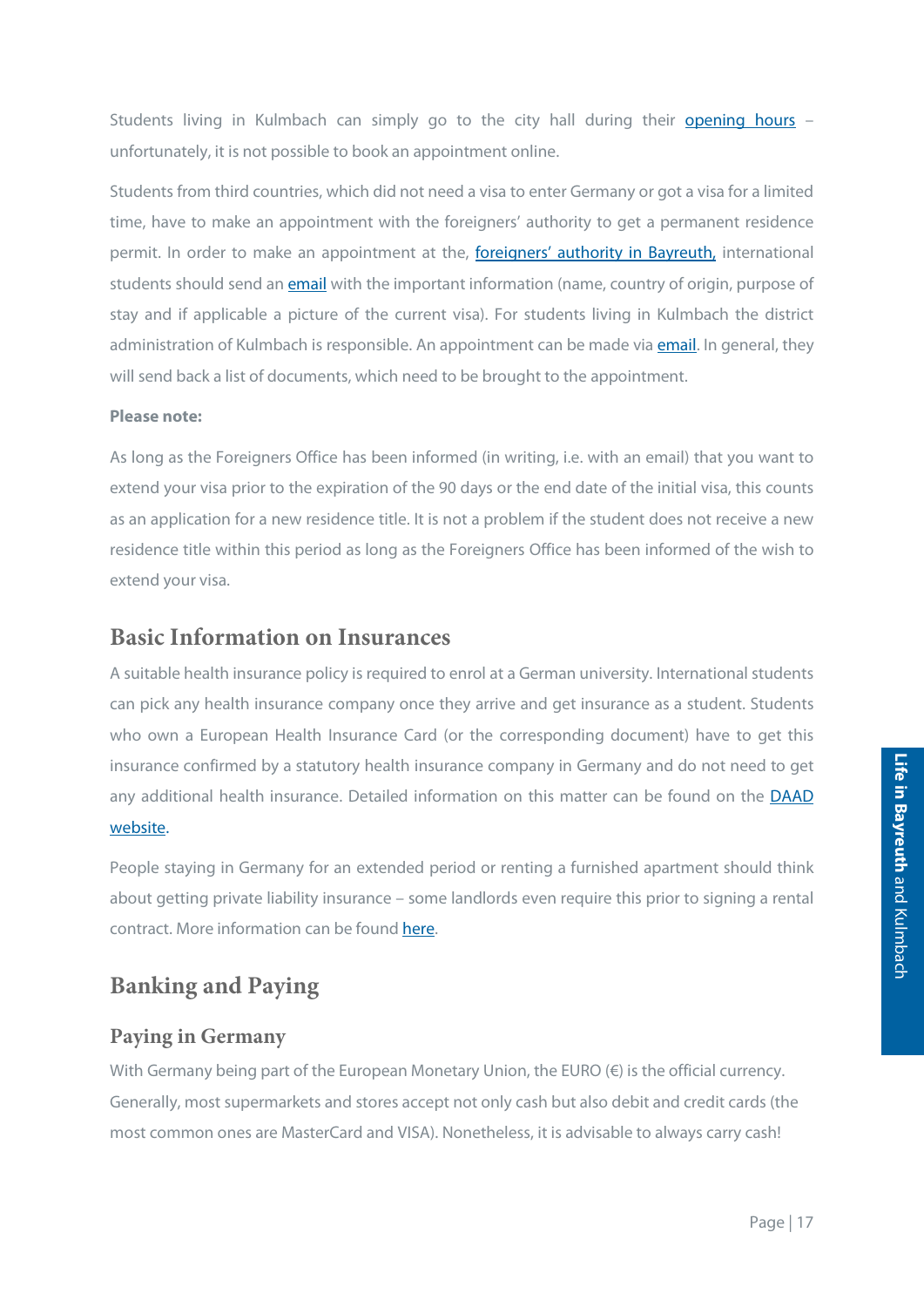#### **Banks and Opening a Bank Account**

There are many different bank branches, most of them offer special conditions for students. We recommend opening a bank account in Germany to take care of recurring charges, such as rent, electricity or the license fee. A bank account can only be opened after registering the apartment at city hall.

Therefore, enough cash should be exchanged in your home country and brought to Germany as it can take up to two weeks to open a bank account.

#### **Blocked Account**

Students who need to apply for a student visa, have to show proof of sufficient financing – often in the form of a blocked account. The exact details as well as the amount of money on that blocked account will be given by the diplomatic mission/Foreigners Office at the time of the application for the student visa. Further information can be found on the website of th[e Federal Foreign Office](https://www.auswaertiges-amt.de/en/sperrkonto/388600) and th[e DAAD.](https://www.daad.de/en/study-and-research-in-germany/plan-your-studies/costs-of-education-and-living/)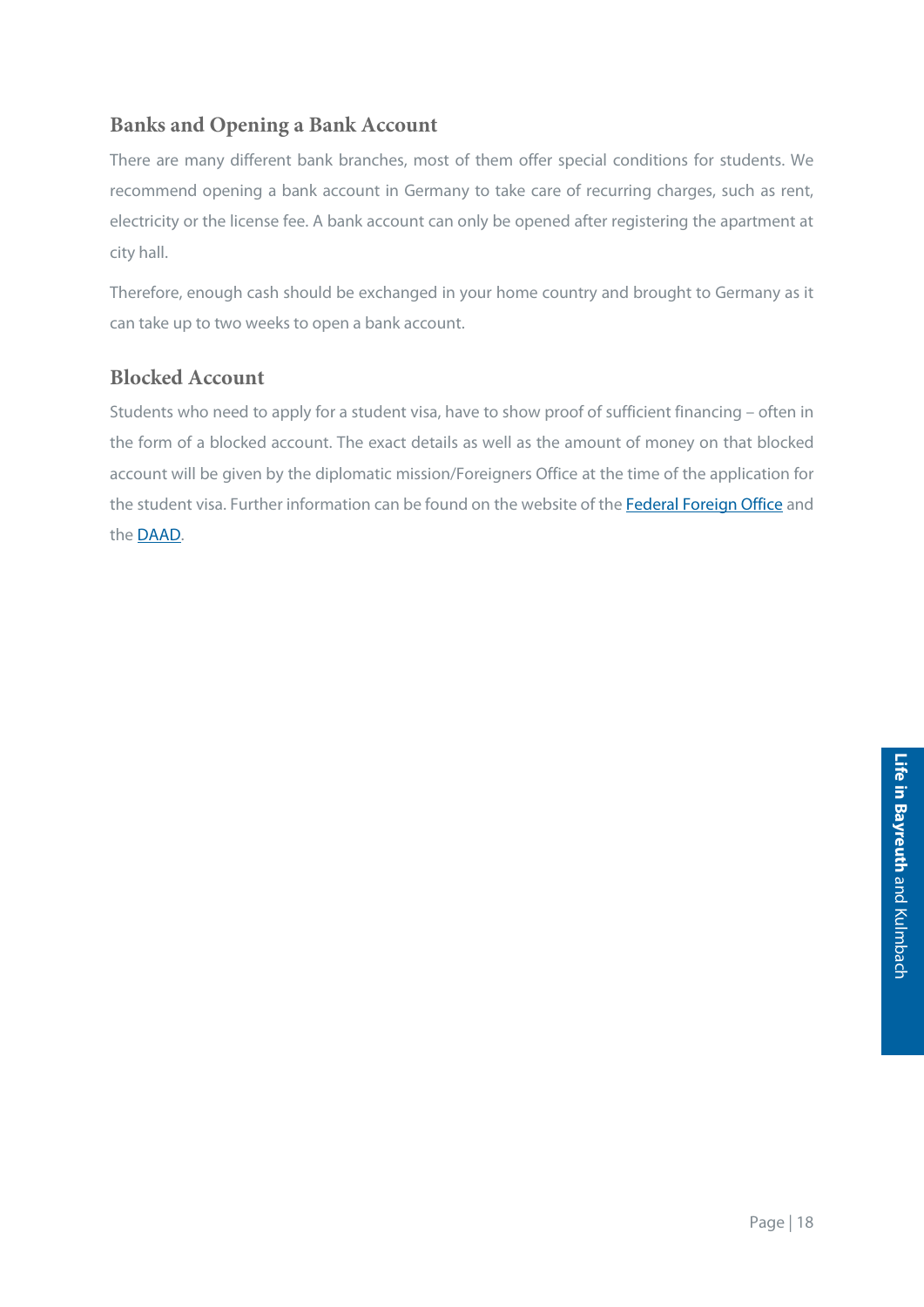## <span id="page-21-0"></span>**Additional Information**

- This **overview page** provides information from the city of Bayreuth for all new arrivals as well as important contact points and authorities. Information especially for new students can be found [here.](https://www.bayreuth.de/rathaus-buergerservice/bildung-wissen/universitaet/)
- There were unknown words or terms on the previous pages? Our UBT glossary from A to Z is the right solution here!
- Die following telephone numbers should be use in an emergency:
	- o Police: 110
	- o Rescue service and fire brigade: 112
	- o Medical on-call service: 116117
	- o Telephone counselling: 08001110111
- If a doctor's visit is necessary during your time in Bayreuth, thi[s platform](https://www.jameda.de/bayreuth/aerzte/hausaerzte/gute/stadtaerzte/) informs you about different medical practices. **Only use the telephone number 112 in case of emergency!**
- The Study Drive platform offers students the opportunity to exchange transcripts, old exams and solutions in order to prepare for the individual course.